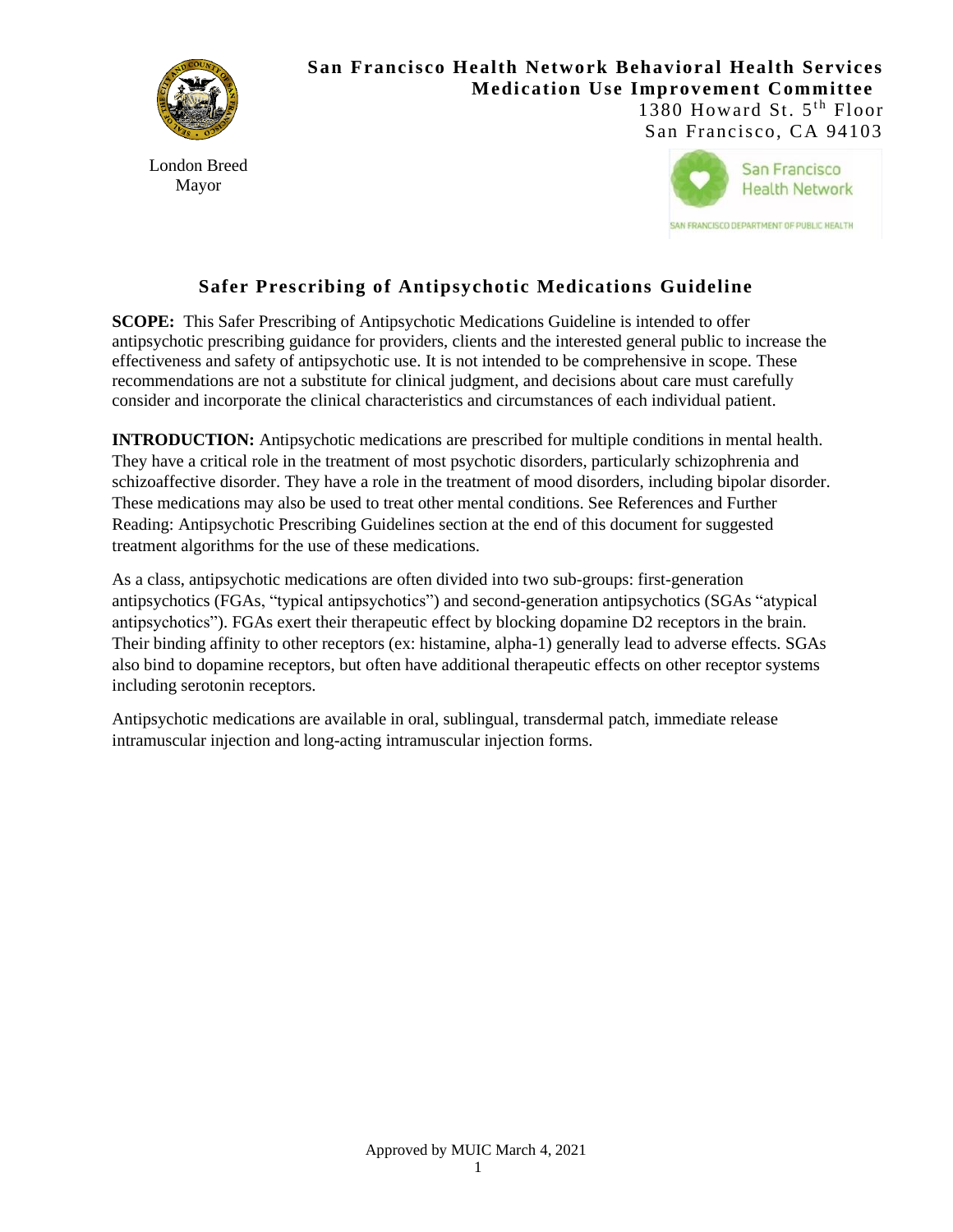# Table of Contents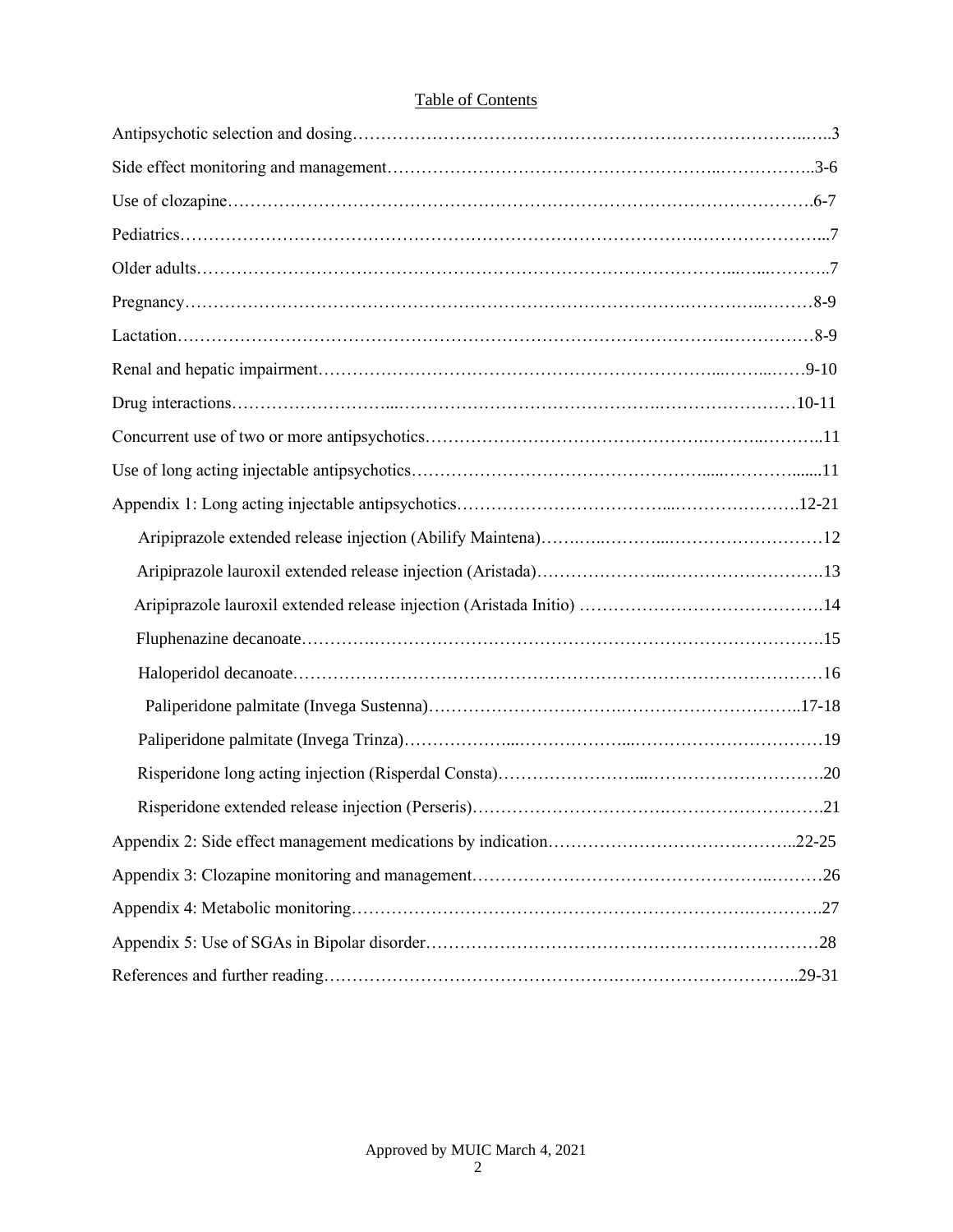**ANTIPSYCHOTIC SELECTION AND DOSING:** The selection of a specific antipsychotic

medication, form of administration, dose and duration of treatment is a complex decision-making process involving multiple factors. These often include individualized treatment goal(s), client choice, history of past antipsychotic trials, family history, side effect profile and other factors. See Tables 1 and 2 below for information on available oral dosage ranges for antipsychotics. Note that fewer companies are manufacturing first generation antipsychotics and that shortages of these medications may arise. Information on long acting injections are available in Appendix 1. See Appendix 5 for information about the use of SGAs in bipolar disorder.

| <b>Medication</b>     | <b>Daily Dosage</b> | <b>Chlorpromazine</b><br><b>Comments</b> |                                            |
|-----------------------|---------------------|------------------------------------------|--------------------------------------------|
|                       | Range               | equivalents                              |                                            |
| <b>Low Potency</b>    |                     |                                          |                                            |
| Chlorpromazine*       | 50-800mg            | 100mg                                    | Sedation, anticholinergic, hypotension     |
| Thioridazine          | 50-800mg            | 100mg                                    |                                            |
| <b>Medium Potency</b> |                     |                                          |                                            |
| Loxapine              | $20-250mg$          | 10mg                                     | Moderate sedation, moderate extrapyramidal |
| Perphenazine          | $8-64mg$            | 8 <sub>mg</sub>                          | symptoms                                   |
| <b>High Potency</b>   |                     |                                          |                                            |
| Fluphenazine*         | $2.5 - 20mg$        | 2mg                                      |                                            |
| Haloperidol*          | $2.5 - 20mg$        | 2mg                                      |                                            |
| Pimozide              | $0.5-4mg$           | Unavailable                              | Less sedation, extrapyramidal symptoms     |
| Thiothixene           | $5-60$ mg           | 4mg                                      |                                            |
| Trifluoperazine       | $2-20mg$            | 2mg                                      |                                            |

# **TABLE 1: FIRST GENERATION ANTIPSYCHOTICS**

\*Short acting intramuscular injection available for inpatient/emergent use

## **TABLE 2: SECOND GENERATION ANTIPSYCHOTICS**

| <b>Medication</b> | <b>Daily Dosage Range</b> | <b>Comments</b>                                                |  |
|-------------------|---------------------------|----------------------------------------------------------------|--|
| Aripiprazole      | $2.5 - 30mg$              | Akathisia; fewer metabolic effects                             |  |
|                   |                           | Tablet with digital sensor & Bluetooth <sup>®</sup> monitoring |  |
|                   |                           | available (Abilify MyCite)                                     |  |
| Asenapine         | Tablets: 5-20mg           | Tablets BID dosing; patch once daily dosing                    |  |
|                   | Patch: 3.8-7.6mg          | Fewer metabolic effects                                        |  |
| Brexpiprazole     | $0.5-4mg$                 | Akathisia; increased triglycerides                             |  |
| Cariprazine       | $1.5-6mg$                 | Nausea; insomnia; extrapyramidal symptoms                      |  |
| Clozapine         | 50-900mg                  | Constipation; sedation; most metabolic side effects;           |  |
|                   |                           | sialorrhea; myocarditis; requires ANC monitoring               |  |
| Iloperidone       | $4-24mg$                  | BID dosing; Increased prolactin; weight gain; dizziness        |  |
| Lumateperone      | 42mg                      | Sedation, headache, nausea                                     |  |
| Lurasidone        | 20-160mg                  | Take with food; akathisia; fewer metabolic side effects        |  |
| Olanzapine*       | $5-30mg$                  | Metabolic side effects; sedation                               |  |
| Paliperidone      | $3-12mg$                  | Metabolite of risperidone; increased prolactin;                |  |
|                   |                           | extrapyramidal side effects                                    |  |
| Pimavanserin      | 34 mg                     | Indicated for parkinson disease psychosis                      |  |
| Quetiapine        | 200-800mg                 | Sedation; orthostatic hypotension                              |  |
| Risperidone       | $0.5-6mg$                 | Increased prolactin; extrapyramidal side effects               |  |
| Ziprasidone*      | 20-160mg                  | Take with food; BID dosing; less metabolic effects             |  |

\*Short acting intramuscular injection available for inpatient/emergent use

**SIDE EFFECT MONITORING AND MANAGEMENT:** Below are some of the most common side effects of antipsychotics and methods for management. This list is not exhaustive of all possible side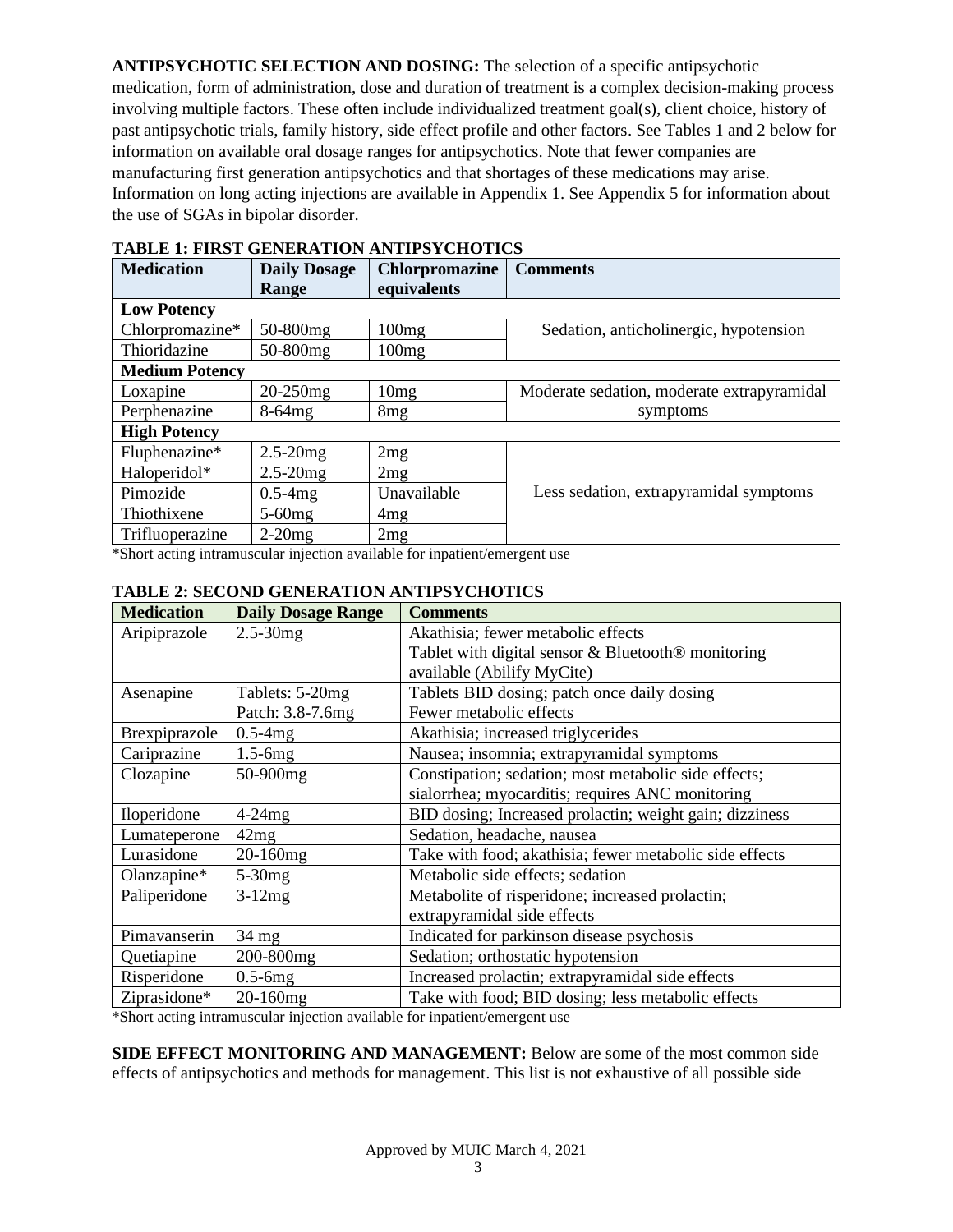effects. For specific drug recommendations and dosing, see Appendix 2: Side effect management medications by indication.

*METABOLIC EFFECTS:* Research has shown that SGAs increase the risk of metabolic syndrome, a group of conditions associated with heart disease and diabetes. These conditions include: hypertension (high blood pressure), dyslipidemia (elevated cholesterol and triglycerides), elevated blood glucose (high blood sugar), and weight gain.

An individual is considered positive for metabolic syndrome if three or more measurements meet or exceed the risk criteria (See Appendix 3 for categorical cut-points). Note that a risk factor is considered positive in individuals receiving specific treatment for that condition, even if the measurement is in the normal range. The measurements include: waist circumference, blood pressure, HDL cholesterol, triglycerides, fasting glucose or HbG A1C.

The 2004 Consensus Development Conference on Antipsychotic Drugs and Obesity and Diabetes recommends the following interventions for abnormal values and/or positive family or medical history:

| <b>TABLE 3: RECOMMENDED INTERVENTIONS FOR POSITIVE METABOLIC FINDINGS</b> |  |  |
|---------------------------------------------------------------------------|--|--|
|                                                                           |  |  |

| <b>Findings</b>                    | <b>Recommended Intervention</b>                          |
|------------------------------------|----------------------------------------------------------|
| Increased weight/BMI or glucose    | Consider referral to primary care and change in SGA      |
| Increased lipids                   | Consider change in SGA; increase frequency of monitoring |
| Positive family or medical history | More frequent monitoring                                 |

Clinicians should monitor for metabolic abnormalities and work closely with clients and their primary care providers whenever indicated. See Appendix 4 for recommended metabolic monitoring schedule for children, adolescents and adults as well as information about measurement cut-points. To provide patients at risk for metabolic syndrome education about healthy living, see the Antipsychotic Metabolic Monitoring Patient handout on the BHS public website.

Community psychiatrists can not only screen for metabolic abnormalities, but also initiate preliminary treatment for common cardiometabolic disorders (hyperglycemia, hypertension, dyslipidemia). For training on how to initiate treatment for these metabolic side effects, you can complete the interactive, online module: [Primary Care for Psychiatrists: Addressing Health Disparities Among People With](https://education.smiadviser.org/diweb/catalog/item?id=5914908)  [Serious Mental Illness.](https://education.smiadviser.org/diweb/catalog/item?id=5914908) The free training takes approximately 1 hour and is available on SMI adviser [\(https://smiadviser.org/\)](https://smiadviser.org/) for 1.0 CME credit.

Learning Objectives:

- Identify and explain health issues that contribute to increased morbidity/mortality for people with serious mental illness
- Initiate steps in treatment for common cardiovascular risk factors: Type 2 Diabetes, Hypertension, and Dyslipidemia
- Identify brief behavioral interventions to promote lifestyle modifications that address modifiable risk factors

Direct Link:<https://education.smiadviser.org/diweb/catalog/item?id=5914908>

*This module was created by Christina Mangurian, MD, MAS; Carrie Cunningham, MD MPH; Nicholas Riano, MAS and Claudine Catledge, MA and funded by the California Health Care Foundation (CHCF).*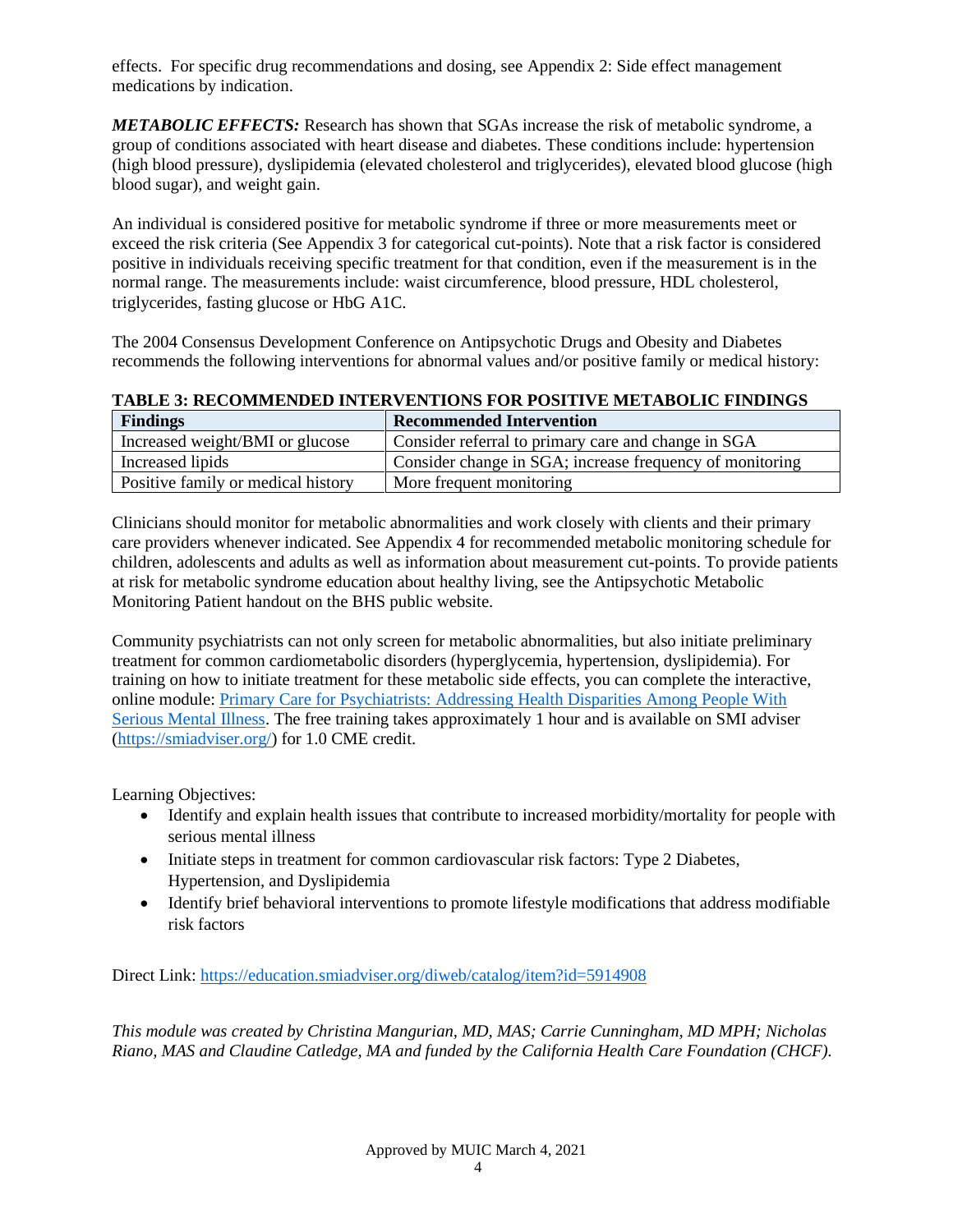*EXTRAPYRAMIDAL SYMPTOMS (EPS):* All antipsychotics may cause EPS which includes dystonia, akathisia and pseudoparkinsonism. Medications with anticholinergic properties have historically been utilized to counter EPS induced by antipsychotic medications. Commonly prescribed anticholinergic medications include benztropine, trihexyphenidyl, and diphenhydramine. These agents may have a role in the acute treatment of some antipsychotic-induced EPS. However, there is no evidence that anticholinergic medications are effective for the treatment of akathisia. There is evidence to support the use of propranolol and  $5-\text{HT}_{2A}$  receptor antagonists (ex: cyproheptadine, low dose mirtazapine) for the treatment of acute akathisia.

Chronic and prophylactic use of anticholinergic agents is to be avoided. These medications can lead to troublesome side effects like urinary retention, blurred vision, dry mouth, delirium and others. Growing evidence suggests that anticholinergic medications can contribute to cognitive deficits. Additionally, concomitant use of anticholinergic medications with antipsychotic medications is associated with developing tardive syndrome.

Approach for managing antipsychotic-induced EPS:

- Use anticholinergic medications for the acute management of antipsychotic-induced EPS other than akathisia. They are not effective for treating akathisia.
- Avoid chronic or prophylactic use of anticholinergic medications.
- Consider antipsychotic dose reduction or change of antipsychotic medication if antipsychoticinduced EPS or other troublesome side effects occur.
- Avoid systemic anticholinergic medications in individuals taking clozapine. For sialorrhea (drooling), see section below on management
- Attempt gradual taper of anticholinergic medications in all individuals after antipsychoticinduced EPS has been effectively treated for three months.

Clinical treatment teams should periodically review cases of chronic and/or prophylactic anticholinergic use and work together with individual clients to reduce their usage.

**TARDIVE SYNDROME:** Tardive syndrome includes tardive dyskinesia, tardive dystonia, tardive akathisia, tardive stereotypy, tardive tourettism, tardive myoclonus, tardive tremor and tardive Parkinsonism. These delayed and persistent abnormal movements are thought to be caused by chronic (generally 3 months or more) exposure to dopamine-blocking agents, including antipsychotic medications. FGA, SGA and even clozapine exposure can lead to tardive syndrome. Prevention remains the most effective way to manage this class of side effect. The syndrome may be alleviated by antipsychotic discontinuation, dose reduction, or switching to another antipsychotic medication with less potent dopamine blockade. In patients who need to stay on the current antipsychotic regimen, a vesicular monoamine transporter 2 (VMAT2) inhibitor can be added. VMAT 2 inhibitors have demonstrated efficacy at reducing AIMS and are FDA approved for the treatment of tardive dyskinesia.

Clinicians should advise clients about the risks of developing tardive syndrome. The Abnormal Involuntary Movement Scale (AIMS) may be a useful monitoring tool. (Example: [https://www.medicalhomeportal.org/link/6544\)](https://www.medicalhomeportal.org/link/6544)

*SIALORRHEA:* Sialorrhea (excessive salvation or drooling) is a common side effect of the antipsychotic clozapine. Sialorrhea can be treated with anticholinergic medications. Topical agents should be used rather than systemic agents as systemic anticholinergics will increase the risk of constipation.

*CONSTIPATION:* Antipsychotics with anticholinergic properties can lead to constipation from decreased peristalsis. Constipation can be managed by switching to an antipsychotic with less anticholinergic properties or adding a laxative.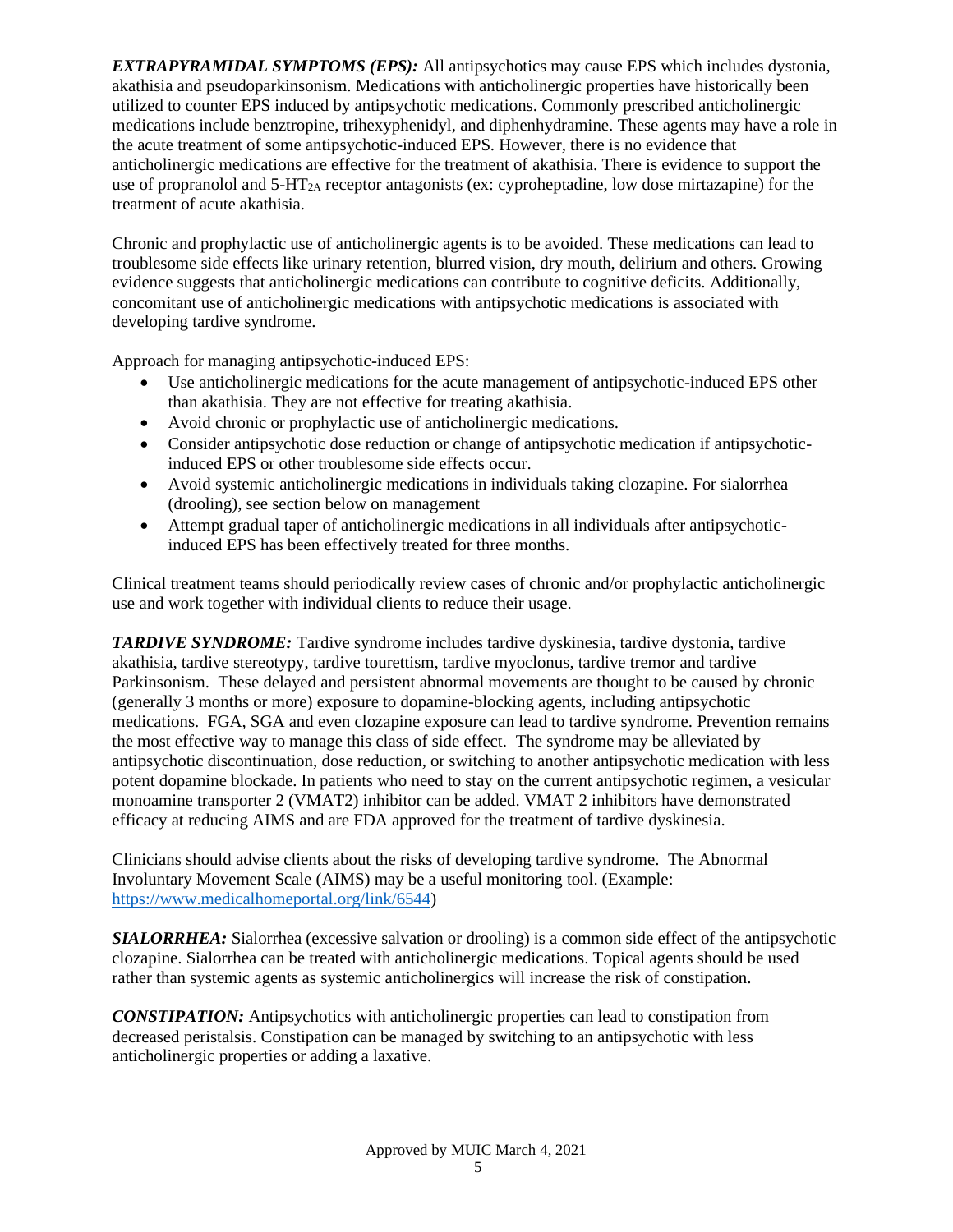*QTc PROLONGATION:* Changes in electrical activity that controls cardiac conduction can lead to an abnormally long QTc interval on electrocardiogram (ECG). A prolonged QTc interval may result in a rare, but potentially fatal, ventricular arrhythmia known as Torsades de Pointes (TdP). QTc is considered prolonged for males when >450ms and >470ms for females.

Several antipsychotics are classified as having substantial evidence that they prolong the QTc interval and are associated with TdP when used as directed. Antipsychotics with known risk for TdP include: chlorpromazine, haloperidol, pimozide and thioridazine. The website www.crediblemeds.org (access is free but registration may be required) is a useful source for obtaining updated information on the QTc prolonging risk of antipsychotics.

When possible, OTc-prolonging drugs should be avoided in those with risk factors for TdP (see Table 4 below) or used in the smallest effective dose with close ECG monitoring and patient vigilance for symptoms of TdP. Patients should be educated to go to the emergency room for any symptoms of lightheadedness, dizziness or fainting. Of note, there is no clear-cut consensus on the degree of druginduced QTc prolongation that should require drug discontinuation.

# **TABLE 4: RISK FACTORS FOR PROLONGED QTC INTERVAL AND TDP\***

| Female gender                                     | Underlying cardiac conditions (including congenital |
|---------------------------------------------------|-----------------------------------------------------|
| Age $>65$ years                                   | long QTc syndrome and bradycardia)                  |
| Electrolyte abnormalities (including hypokalemia, | Heart disease                                       |
| hypomagnesemia and hypocalcemia)                  | Some endocrine diseases                             |
| Renal failure                                     | Some auto-immune diseases                           |
| Liver failure                                     | Treatment with multiple QTc prolonging drugs        |

\*For complete list of potential risk factors, see www.crediblemeds.org

When prescribing medications known to prolong QTc interval, and particularly if these are prescribed to patients with risk factors for TdP, a baseline ECG should be obtained whenever possible, and a careful risk-benefit assessment should be performed, including the feasibility of prescribing alternatives with less potential to prolong QTc. To obtain an ECG, clients can be referred to their primary care providers. If treatment with a drug at high risk to cause QTc prolongation or a combination of drugs that increase QTc interval is continued, routine monitoring of ECG and electrolytes is appropriate. However, no clear-cut guidelines as to frequency of this monitoring are defined.

**USE OF CLOZAPINE:** Clozapine is considered to be the most effective antipsychotic with the best supporting evidence. It has an estimated 50-60% response rate at 6-12 months. Clozapine is specifically indicated for the treatment of refractory schizophrenia. It should be considered in the following:

- After failure of adequate trials of two or more antipsychotics
- To reduce suicidal behavior in patients with schizophrenia or schizoaffective disorder
- For individuals struggling with tardive syndrome
- In individuals taking two or more antipsychotics concurrently

Before initiating clozapine, absolute neutrophil count (ANC) must be obtained (ANC must be  $\geq$ 1,500/mm<sup>3</sup> in order to initiate treatment). To continue treatment, ANC must be monitored regularly (see Appendix 3 for monitoring schedule). Patients must adhere with scheduled blood testing to continue clozapine. In addition, all individuals receiving clozapine therapy must be enrolled in the clozapine Risk Evaluation and Mitigation Strategy (REMS) program and must meet all the program requirements.

Clozapine is often under-utilized due to its potential side effects; the most serious being blood dyscrasias. In addition, there are several, more common side effects that clinicians should educate clients about and help them to manage should they occur.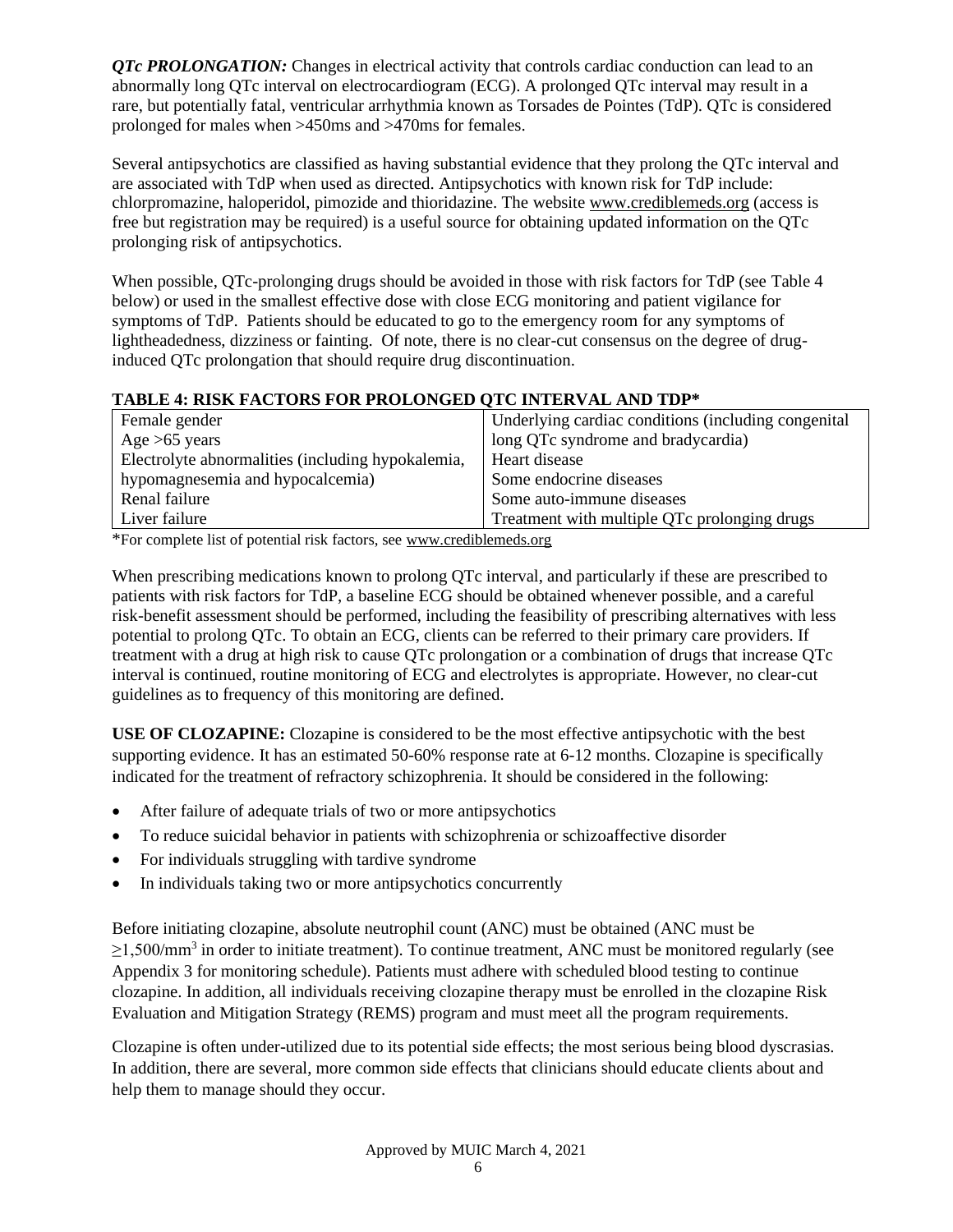Constipation is a frequent side effect in individuals taking clozapine. Common strategies to address this include avoidance of concomitant anticholinergic agents, adequate hydration, and addition of a bowel regimen. See Appendix 2: Side effect management medications by indication for more information about the prevention and treatment of constipation.

Clozapine has to be titrated slowly to avoid oversedation and severe orthostatic hypotension (postural low blood pressure) due to alpha blockade. If a patient has missed doses for 72 hours or greater, it is recommended that clozapine be slowly re-titrated.

Seizures are a potential dose-related side effect of clozapine. To minimize seizure risk, avoid concomitant use of other medications that lower the seizure threshold, avoid rapid dosage elevation and minimize clozapine dosage above 600 mg/day. If doses of 600-900mg/day are required, the risk of seizures can be reduced by adding divalproex.

Sialorrhea (excessive salivation/drooling) is a common side effect among individuals taking clozapine. Patients may be advised to chew sugar-free gum during the day to prompt more frequent swallowing. See Appendix 2: Side effect management medications by indication for more information about the treatment of sialorrhea.

**PEDIATRICS:** Antipsychotics may be used for the treatment of schizophrenia and bipolar disorder in children and adolescents. Additionally, the atypical antipsychotics aripiprazole and risperidone have FDA approved indications for the treatment of irritability and aggression associated with autism spectrum disorder. The use of antipsychotics for other indications, such as disruptive behaviors, is not recommended due to a lack of evidence. When antipsychotics are used in the pediatric population, it is recommended to begin with low doses, to escalate doses slowly and to use the minimum effective dose in order to minimize side effects. Maximum doses should not exceed those recommended for adults. There is little data to support the use an antipsychotics in pre-school aged children  $(<5$  years).

Adverse effects, especially metabolic complications, may occur with more frequency and severity in children and adolescents. See Appendix 3: Metabolic monitoring, for specific recommendations on monitoring metabolic parameters in this population.

**OLDER ADULTS:** The use of antipsychotics in older adults follow the same general guidelines established for younger adults. They are FDA-approved in the treatment of schizophrenia, bipolar disorder, and major depressive disorder. SGAs are preferred over FGAs in older adults because they are less likely to cause extrapyramidal and other neurological symptoms. Since older adults are more susceptible to experiencing medication-related side-effects, special care and attention should be taken when prescribing antipsychotics. Lower dosages and slower titrations are recommended, especially in the presence of medical comorbidities, cognitive deficits, and polypharmacy.

Antipsychotics are used to treat behavioral and psychological symptoms of dementia (BPSD) such as agitation, psychosis, and socially-inappropriate behaviors. Although SGAs have the strongest evidence for BPSD, benefits are modest and therefore their use should be reserved for when non-pharmacological interventions such as DICE (see Table 5 below) are unsuccessful or if there is concern about imminent harm to the patient or others. Black-box warnings added to all antipsychotics regarding the increased risk of death in elderly dementia patients should prompt their judicious use and continuous evaluation to find the lowest effective dose for the shortest duration. Prescribers can refer to the American Geriatrics Society Beers criteria which lists potentially inappropriate medication use in older adults.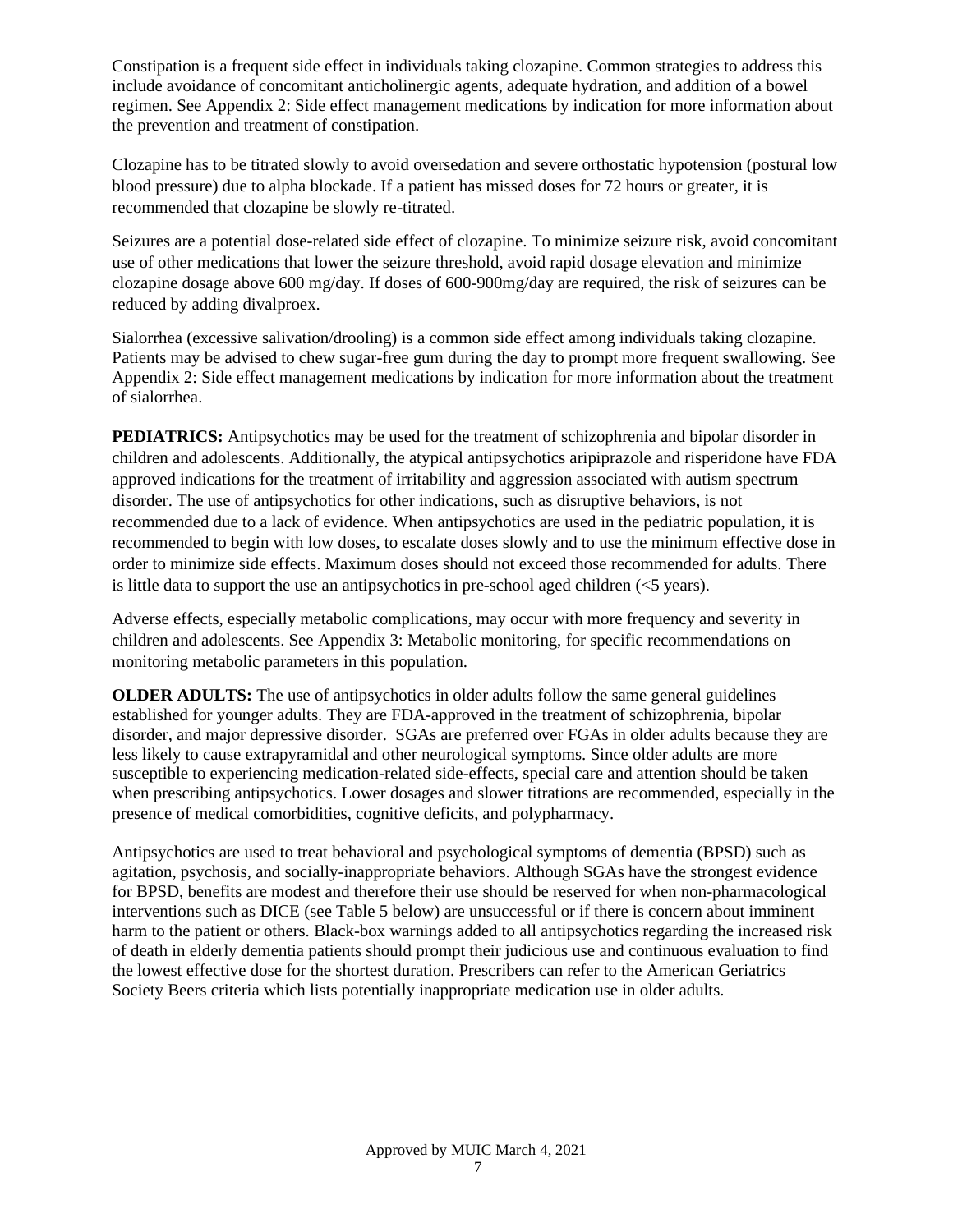# **TABLE 5: DICE BEHAVIORAL INTERVENTIONS**

**D**escribe the behavioral symptom, including when and under what conditions it occurs

**I**nvestigate the possible underlying causes of the behavior:

- Patient: pain, sensory changes, medication side-effects, infection
- Caregiver: communication style, mismatch of expectations with level of dementia
- Environment: clutter, noise, lighting

Create a treatment plan to address the underlying causes

- Treat the patient's physical problems
- Provide caregiver education and support
- Create meaningful activities for the patient
- Create a safe and comfortable environment

**E**valuate the impact of interventions and devise a new strategy as needed

**PREGNANCY**: Prescribers should be aware of and discuss potential for adverse effects to the newborn related to antipsychotic exposure during pregnancy. Alternatives to antipsychotics may be appropriate in some situations, however, some women, specifically those with psychotic disorders, may require an antipsychotic to maintain stability during pregnancy. Women taking antipsychotics should not stop them if they become pregnant without speaking to their healthcare provider. Abrupt discontinuation of antipsychotics can significantly increase the risk of illness relapse.

FDA requires that the labels for all antipsychotic medications include warnings on the potential risk for abnormal muscle movements (extrapyramidal symptoms) and withdrawal symptoms in newborns exposed to antipsychotics during the 3rd trimester of pregnancy. The symptoms include agitation, abnormally increased or decreased muscle tone, tremor, sleepiness, severe difficulty breathing, and difficulty in feeding. Some symptoms subside within hours or days and do not require specific treatment, but some newborns may require longer hospital stays.

Recent studies analyzed whether the use of antipsychotics during pregnancy increases the risk of gestational diabetes. The results suggested an association between women who take antipsychotics and a higher risk of gestational diabetes. It is not completely clear if the increased risk was caused by medication exposure or to other factors such as maternal psychopathology or lifestyle factors. The increased risk seems to be strongest for the use of olanzapine and quetiapine during pregnancy.

There is relatively little data to help guide antipsychotic choice during pregnancy. Most studies of atypical antipsychotics in pregnancy have not found them to be associated with an increased risk of major congenital malformations, obstetric complications or neonatal complications. However, a recent review did conclude that risperidone and paliperidone may be associated with a very minor increased risk of congenital malformations. Newer atypical agents (asenapine, lurasidone, iloperidone, brexpiprazole, cariprazine, lumateperone, pimavanserin) have virtually no published human data on their use in pregnancy. Regarding the use of typical antipsychotics, high potency agents (i.e. haloperidol, fluphenazine) are recommended over low potency agents (chlorpromazine) during pregnancy. See Table 6 below for information about the use of certain antipsychotics during pregnancy.

The use of antipsychotics during pregnancy remains an area that is understudied. Pregnant women who take antipsychotics may consider enrolling in a national pregnancy registry to help gather more information in the area. Information is available at:

https://womensmentalhealth.org/research/pregnancyregistry/atypicalantipsychotic/.

**LACTATION:** A careful decision should be made whether to discontinue nursing or discontinue antipsychotic treatment. The health benefits of breastfeeding should be considered, along with the mother's clinical need for treatment and any potential adverse effects on the breastfed infant from the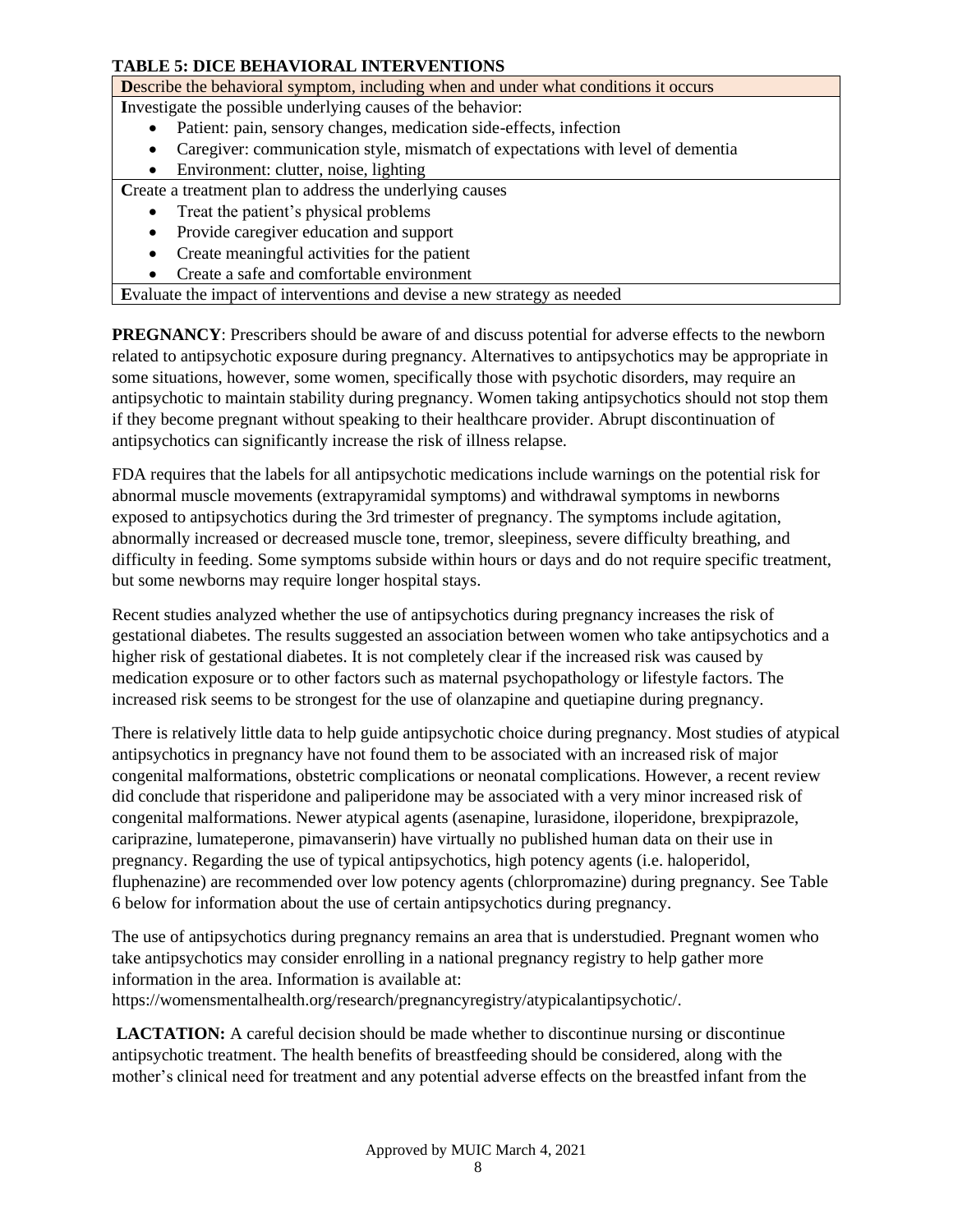antipsychotic. Infants should be monitored closely if decision is made to continue antipsychotic and breastfeeding.

See Table 6 below for information about the use of certain antipsychotics during breastfeeding. It is unknown if the following antipsychotics are excreted into breastmilk: asenapine, brexpiprazole, cariprazine, fluphenazine, iloperidone, loxapine, lurasidone, pimavanserin, pimozide, thioridazine, and thiothixene.

| <b>Medication</b> |                                      | <b>Lactation</b>                                     |
|-------------------|--------------------------------------|------------------------------------------------------|
|                   | <b>Pregnancy</b>                     |                                                      |
| Aripiprazole      | Unknown; limited data                | Drug and metabolite present in breast                |
|                   |                                      | milk; lactation failure has been observed            |
| Chlorpromazine    | Unknown; limited data                | Drugs and metabolites present in breast              |
|                   |                                      | milk; lethargy observed in breastfed                 |
|                   |                                      | infant                                               |
| Clozapine         | May increase the risk of gestational | Breastfeeding is not recommended                     |
|                   | diabetes                             |                                                      |
| Haloperidol       | Limited data                         | Drug present in breast milk;                         |
|                   | High potency typical antipsychotics  | breastfeeding is not recommended                     |
|                   | preferred over low potency           |                                                      |
| Olanzapine        | May increase the risk of gestational | Drug present in low levels in breast                 |
|                   | diabetes                             | milk; few adverse effects in infant;                 |
|                   |                                      | preferred antipsychotic during                       |
|                   |                                      | breastfeeding                                        |
| Paliperidone      | Unknown; limited data                | Drug present in breast milk                          |
| Perphenazine      | Unknown; limited data                | Drug present in low levels in breast milk            |
| Quetiapine        | Unknown; limited data                | Drug present in breast milk; peak milk               |
|                   |                                      | concentration occurs 1 hour after oral               |
|                   |                                      | maternal dose; 2 <sup>nd</sup> line antipsychotic in |
|                   |                                      | breastfeeding                                        |
| Risperidone       | Unknown; limited data                | Drug and metabolite present in breast                |
|                   |                                      | milk; peak milk concentration occurs 2-4             |
|                   |                                      | hours after oral maternal dose; 2 <sup>nd</sup> line |
|                   |                                      | antipsychotic in breastfeeding;                      |
|                   |                                      | recommended that women using IM                      |
|                   |                                      | injection not breastfeed during or for 12            |
|                   |                                      | weeks after last injection                           |
| Trifluoperazine   | Unknown; limited data                | Drug present in breast milk; no infant               |
|                   |                                      | adverse events reported                              |
| Ziprasidone       | Unknown; limited data                | Drug present in low levels in breast milk            |

**TABLE 6: ANTIPSYCHOTICS IN PREGNANCY AND LACTATION**

**RENAL AND HEPATIC IMPAIRMENT:** See Table 7 below for information on the use of antipsychotics in renal and hepatic impairment. Note that older medications were not specifically studied in these populations. Practice caution if using antipsychotics in renal or hepatic impairment.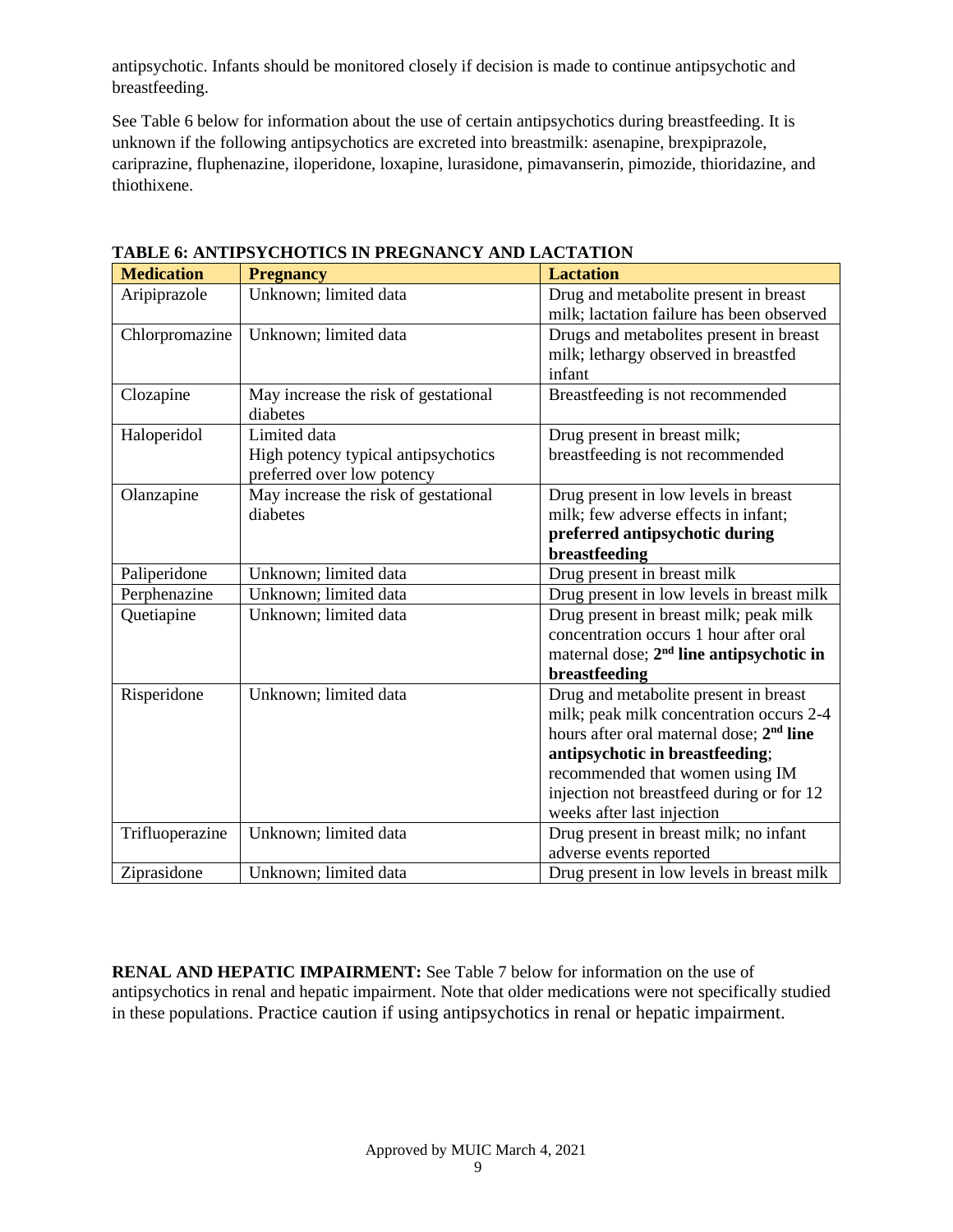| <b>Medication</b> | <b>Hepatic Impairment</b>                      | <b>Renal Impairment</b>                      |
|-------------------|------------------------------------------------|----------------------------------------------|
| Aripiprazole      | No dose adjustments                            | No dose adjustments                          |
| Asenapine         | Contraindicated for Child-Pugh                 | No dose adjustments                          |
|                   | class C. No dose adjustment for                |                                              |
|                   | Child-Pugh class A or B.                       |                                              |
| Brexpiprazole     | Child-Pugh class B or C: max dose              | CrCl <60ml/min: max dose of 3mg for          |
|                   | of 3mg for schizophrenia and 2mg               | schizophrenia and 2mg for major depression   |
|                   | for major depression                           |                                              |
| Cariprazine       | Child-Pugh class C: use not                    | CrCl<30ml/min: use not recommended           |
|                   | recommended                                    |                                              |
| Chlorpromazine    | No dose adjustments.                           | No dose adjustments. Use caution. Not        |
|                   |                                                | dialyzable.                                  |
| Clozapine         | Dose reductions may be necessary               | Dose reductions may be necessary with        |
|                   | with significant impairment                    | significant impairment                       |
| Fluphenazine      | Use is contraindicated.                        | No dose adjustments. Use with caution.       |
| Haloperidol       | No dose adjustments.                           | No dose adjustments.                         |
| Iloperidone       | Use not recommended for severe                 | No dose adjustment                           |
|                   | impairment; use caution with                   |                                              |
|                   | moderate impairment                            |                                              |
| Loxapine          | No dose adjustments                            | No dose adjustments.                         |
| Lumateperone      | Child-Pugh class B or C: avoid use             | No dose adjustments                          |
| Lurasidone        | Child-Pugh class B: max dose                   | CrCl<50 ml/min: max dose of 80mg/day         |
|                   | 80mg/day; Child-Pugh class C: max              |                                              |
|                   | dose 40mg/day                                  |                                              |
| Olanzapine        | No dose adjustment.                            | No dose adjustment; not removed by           |
|                   |                                                | hemodialysis                                 |
| Paliperidone      | No dose adjustment for Child-Pugh              | CrCl 50-79ml/min: max dose 6mg/day           |
|                   | class A or B. Not studied in Child-            | CrCl 10-49ml/min: max dose 3mg/day           |
|                   | Pugh class C.                                  | CrCl<10ml/min: Use not recommended           |
| Perphenazine      | Contraindicated in patients with               | No dose adjustments.                         |
|                   | liver damage.                                  |                                              |
| Pimavanserin      | No dose adjustments.                           | CrCl<30: No dose adjustments. Use with       |
| Pimozide          |                                                | caution                                      |
|                   | No dose adjustments. Use with                  | No dose adjustments. Use with caution.       |
|                   | caution.                                       |                                              |
| Quetiapine        | Lower starting dose.                           | No dose adjustment                           |
| Risperidone       | Child-Pugh class C: Initial dose of            | CrCl<30ml/min: Initial dose of 0.5mg BID;    |
|                   | 0.5mg BID; titrate slowly in                   | titrate slowly in increments of no more than |
|                   | increments of no more than 0.5mg<br><b>BID</b> | $0.5mg$ BID                                  |
| Thioridazine      | No dose adjustments. Use with                  | No dose adjustments.                         |
|                   | caution.                                       |                                              |
| Thiothixene       | No dose adjustments.                           | No dose adjustments.                         |
| Trifluoperazine   | Use is contraindicated.                        | No dose adjustments.                         |
| Ziprasidone       | No dose adjustment; use with                   | No dose adjustment; not removed by           |
|                   | caution                                        | hemodialysis                                 |

# **TABLE 7: RENAL AND HEPATIC IMPAIRMENT**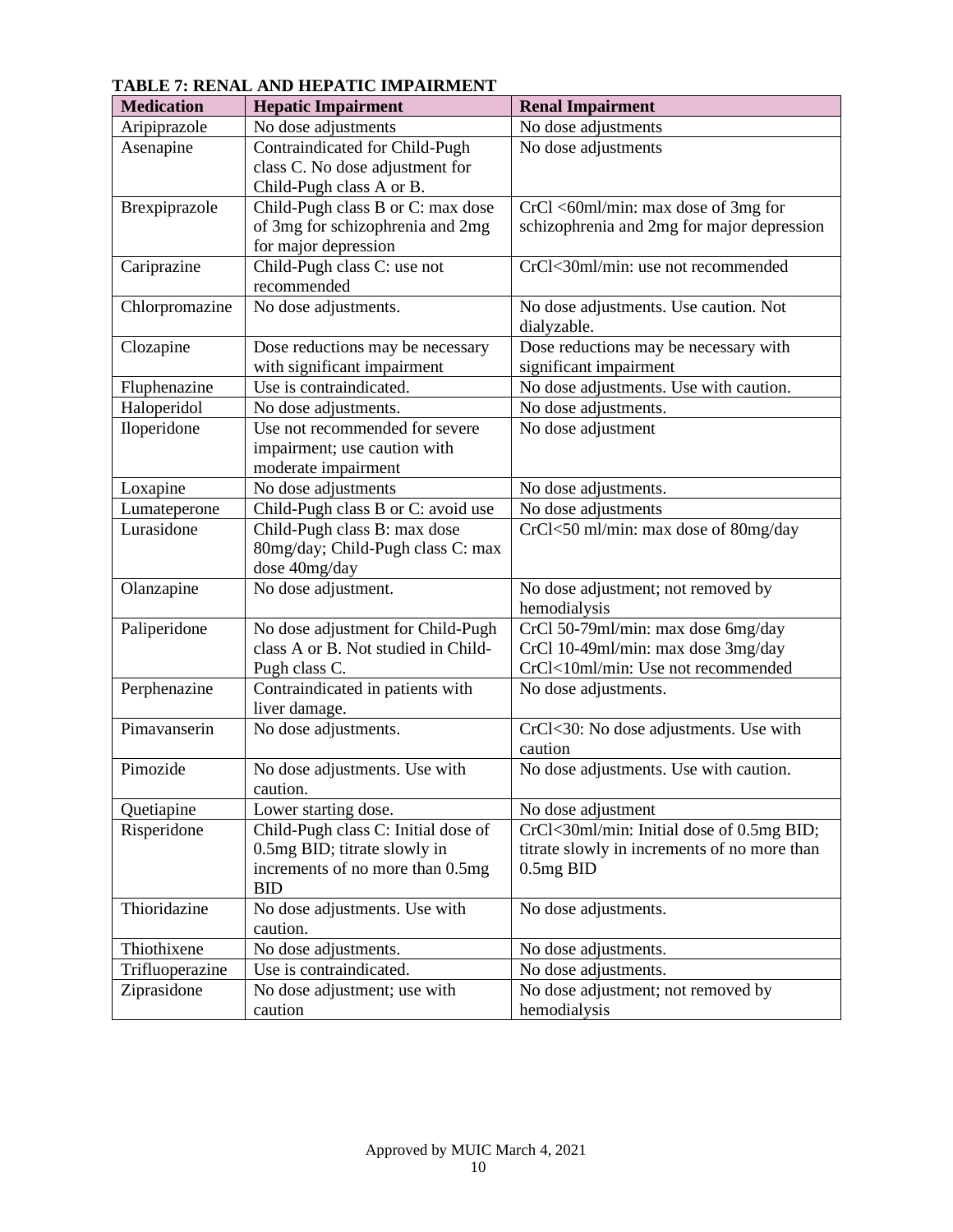**DRUG INTERACTIONS:** Antipsychotics are highly metabolized in the liver by the cytochrome P450 system. This introduces the potential for drug interactions. See Tables 8 and 9 below for details on which CYP enzymes metabolize the antipsychotics.

| Antipsychotic   | CYP1A2 | <b>CYP2C19</b> | CYP2D6 | CYP3A4 |
|-----------------|--------|----------------|--------|--------|
| Chlorpromazine  |        |                |        |        |
| Fluphenazine    |        |                |        |        |
| Haloperidol     |        |                |        |        |
| Loxapine        |        |                |        |        |
| Perphenazine    |        |                |        |        |
| Pimozide        |        |                |        |        |
| Thioridazine    |        |                |        |        |
| Thiothixene     |        |                |        |        |
| Trifluoperazine |        |                |        |        |

### **TABLE 8: FGA CYTOCHROME P450 METABOLISM**

## **TABLE 9: SGA CYTOCHROME P450 METABOLISM**

| Antipsychotic | <b>CYP1A2</b> | <b>CYP2C19</b> | CYP2D6 | CYP3A4 |
|---------------|---------------|----------------|--------|--------|
| Aripiprazole  |               |                |        |        |
| Asenapine     |               |                |        |        |
| Clozapine     |               |                |        |        |
| Iloperidone   |               |                |        | ✓      |
| Lumateperone  |               |                |        |        |
| Lurasidone    |               |                |        |        |
| Olanzapine    |               |                |        |        |
| Paliperidone  |               |                |        |        |
| Pimavanserin  |               |                |        |        |
| Quetiapine    |               |                |        |        |
| Risperidone   |               |                |        |        |
| Ziprasidone   |               |                |        |        |

# **CONCURRENT USE OF TWO OR MORE ANTIPSYCHOTIC MEDICATIONS:** In general, BHS

does not recommend the concurrent use of two or more antipsychotics. Only one antipsychotic medication should be used at any one time, except during brief transitions from one to another or in exceptional circumstances. The reason for concurrent dosing should be well documented in the clinical record. This should be revisited approximately semi-annually and attempts to eliminate concurrent dosing should be made and documented regularly. Clinical treatment teams should periodically review these cases and work with individual clients to reduce concurrent use of two or more antipsychotic medications. Clients should be counselled about the risks of concurrent antipsychotic use and these discussions should be documented in the medical record.

# **USE OF LONG-ACTING INJECTABLE ANTIPSYCHOTIC MEDICATIONS:** Long-acting

injectable antipsychotic medications should be offered under these circumstances:

- Appropriate individuals upon client request
- When there is a history of poor adherence to oral antipsychotic medications
- To avoid certain side effects that may be increased after oral administration
- For those individuals unable to take oral medications
- To simplify complex medication regimens.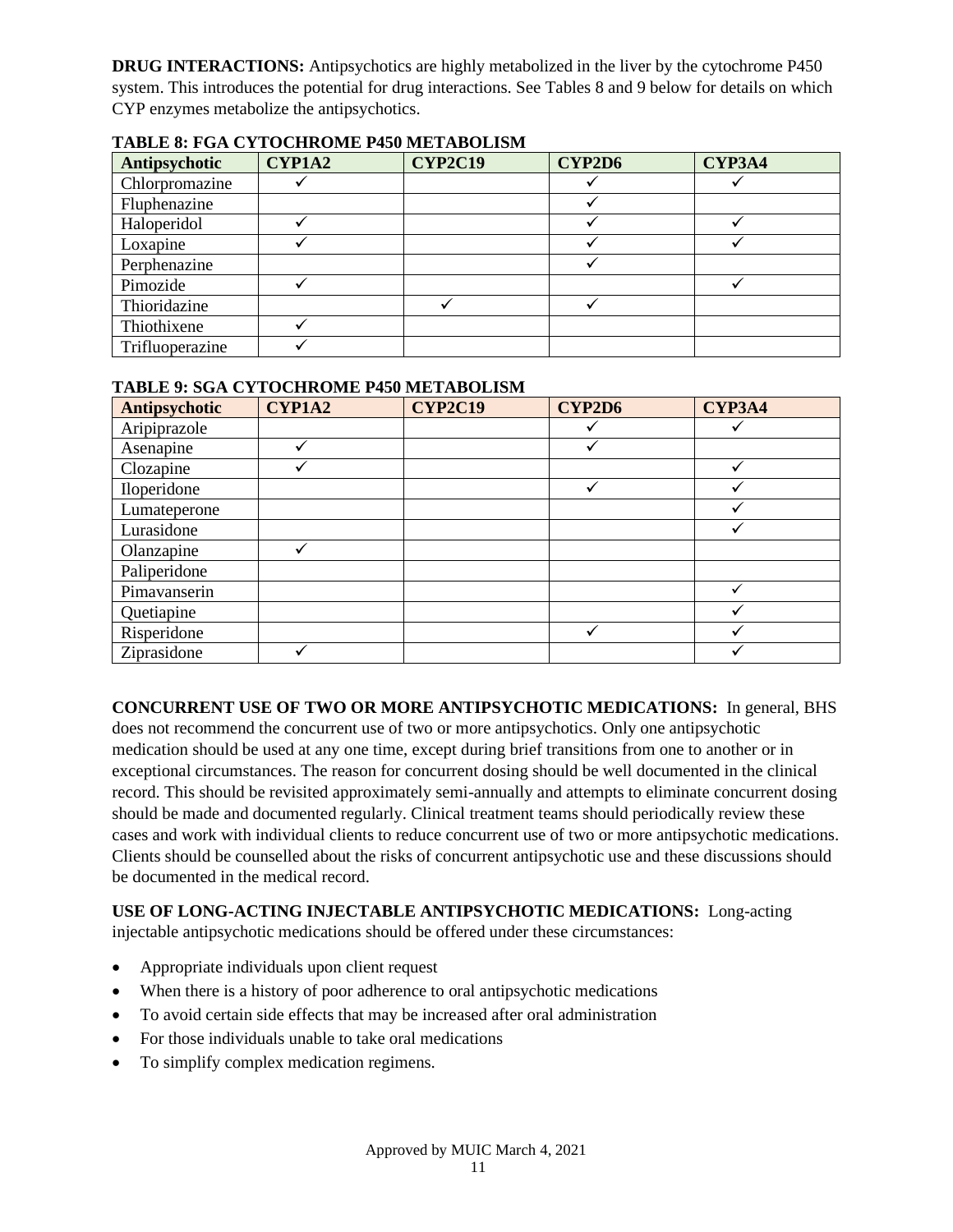See Appendix 1 for prescribing information about long-acting injectable antipsychotic medications. BHS does not recommend olanzapine extended release injection due to risk of post-injection delirium/sedation syndrome.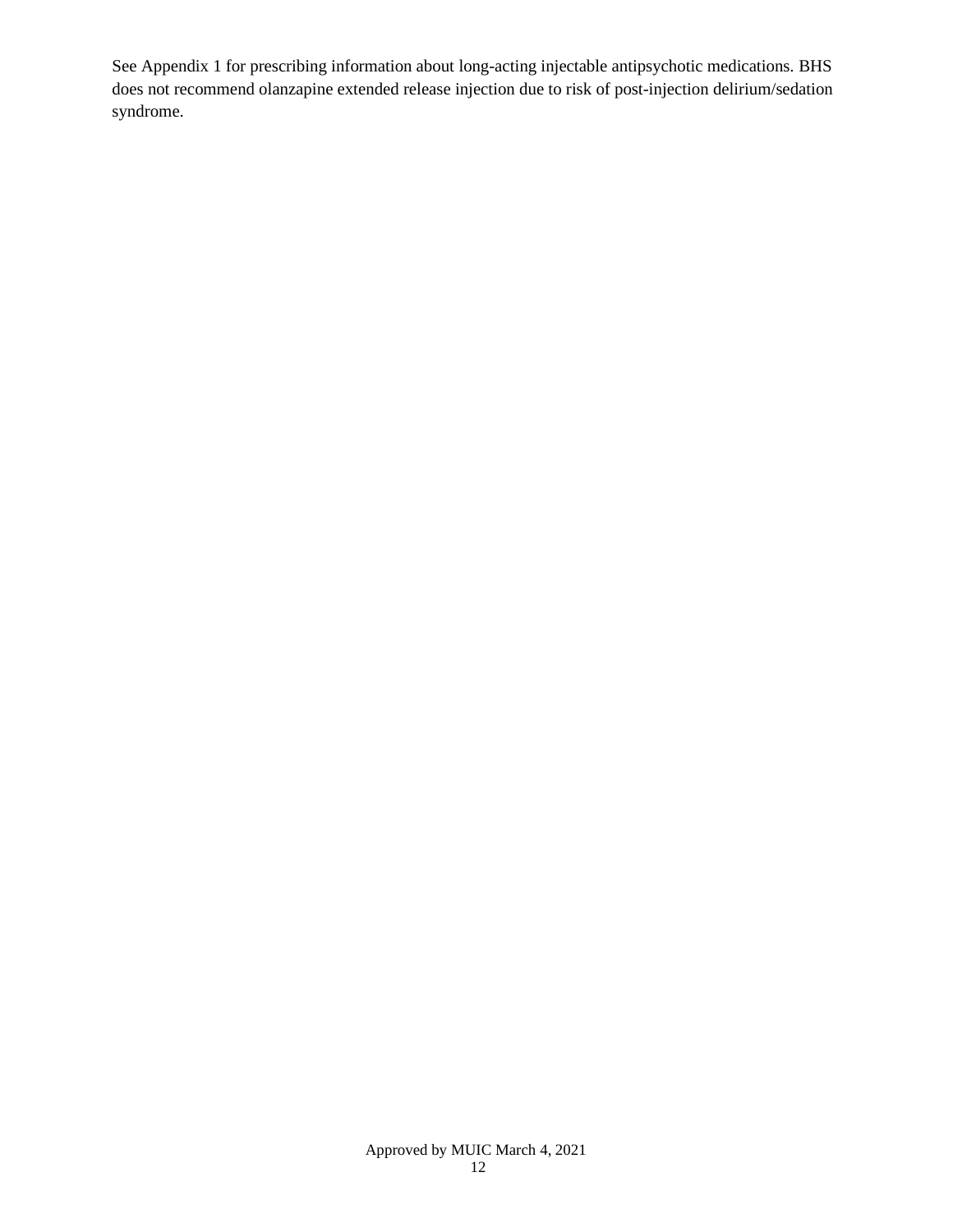## **APPENDIX 1: LONG-ACTING INJECTABLE ANTIPSYCHOTICS**

# **ARIPIPRAZOLE EXTENDED RELEASE INJECTION (ABILIFY MAINTENA)**

**Dose:** The starting, target and maximum dose is 400mg

**Dosing interval:** Injections should be given every 4 weeks

**Overlap with oral medication:** There should be an overlap with oral medications for 14 days after the first injection

#### **Dosage adjustments:**

| <b>Circumstance</b>                          | <b>Adjustment</b>             |
|----------------------------------------------|-------------------------------|
| Adverse events occur                         | Lower monthly dosage to 300mg |
| Strong CYP2D6 or CYP3A4 inhibitors >14 days  | *200mg-300mg per month        |
| Strong CYP2D6 and CYP3A4 inhibitors >14 days | $*160$ mg-200 mg per month    |
| CYP 3A4 Inducers                             | Avoid use                     |

\*160mg and 200mg dose adjustments are obtained only by using the 300mg or 400mg strength single-use vials

**Managing missed doses:** Give the injection as soon as possible and follow the recommendations below regarding whether an oral overlap is required.

| Dose number                | Length of time since last injection |                                                                   |  |
|----------------------------|-------------------------------------|-------------------------------------------------------------------|--|
|                            |                                     | No oral overlap required   Overlap with 14 Days oral aripiprazole |  |
| Second or third            | $<$ 5 weeks                         | $>$ 5 weeks                                                       |  |
| Fourth or subsequent doses | < 6 weeks                           | $> 6$ weeks                                                       |  |

### **Medication supply, storage and handling:**

| <b>Supplied</b> | <b>Reconstitution</b> | <b>Refrigeration</b> | Administration             | <b>Needle Size</b>    |
|-----------------|-----------------------|----------------------|----------------------------|-----------------------|
| Pre-filled      | Required for both     | None for             | Pre-filled dual chamber:   | Deltoid:              |
| dual chamber    | formulations.         | either               | Shake vertically for 20    | Non-obese: 23 G, 1"   |
| syringe OR      | Pre-filled dual       | formulation          | seconds. Use within 30     | Obese: 22 G, 1.5"     |
| Single-use      | chamber:              |                      | minutes of reconstitution. | Gluteal:              |
| vials kits:     | reconstituted in      |                      | Single-use vials: Shake    | Non-obese: 22 G, 1.5" |
| 300mg           | syringe.              |                      | for 30 seconds. If not     | Obese: 21 G, 2"       |
| 400mg           | Single-use Vials:     |                      | using immediately, keep    |                       |
|                 | reconstituted in      |                      | in vial and shake 60       |                       |
|                 | vial then drawn       |                      | seconds again prior to     |                       |
|                 | up in syringe         |                      | administration             |                       |

| Half-life (single-dose) | Half-life (multiple doses) | Time to maximum concentration |
|-------------------------|----------------------------|-------------------------------|
| Not published           | $30-47$ days               | Deltoid: 4 days               |
|                         |                            | Gluteal: 5-7 days             |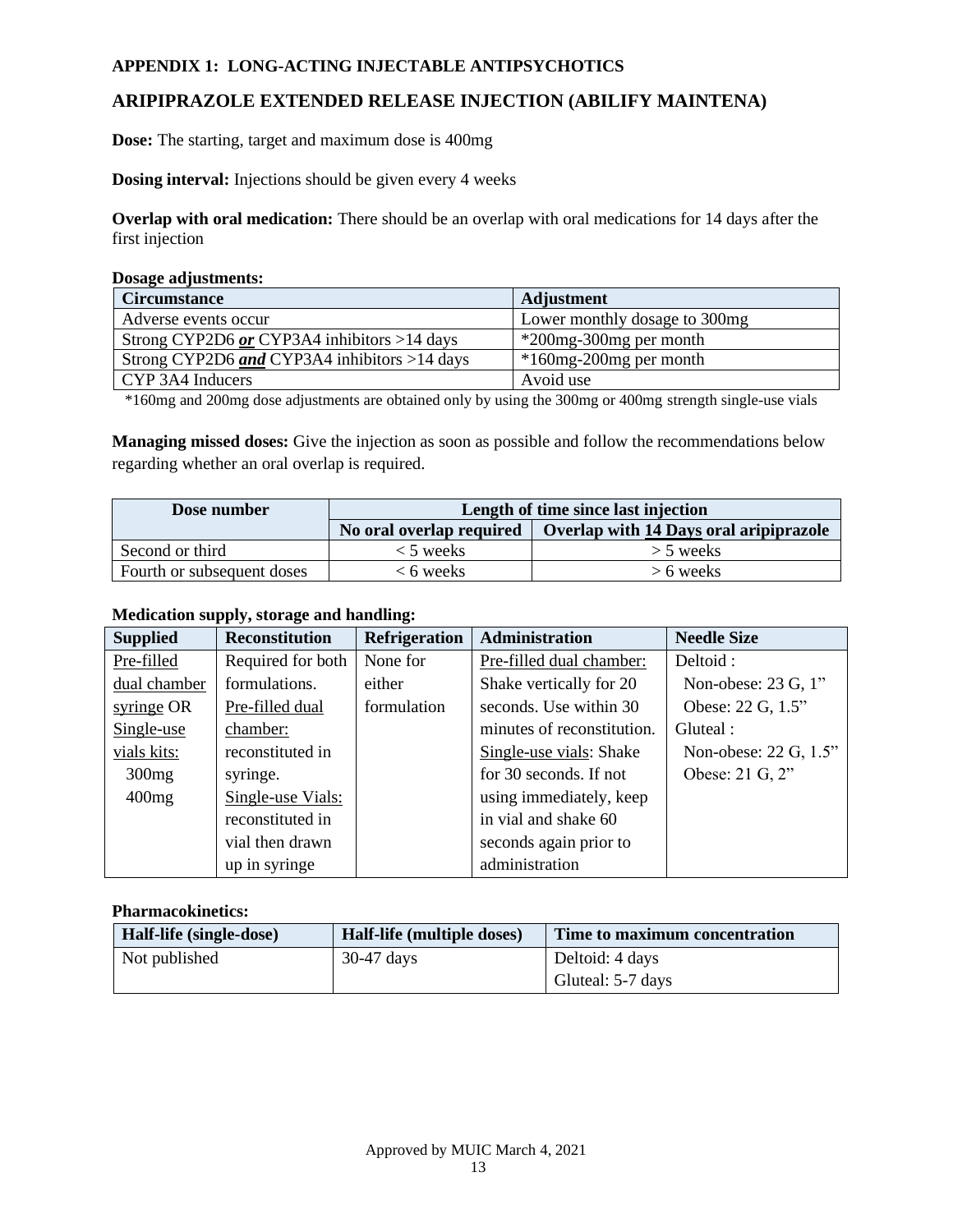# **ARIPIPRAZOLE LAUROXIL EXTENDED RELEASE INJECTION (ARISTADA)**

| <b>Oral Aripiprazole Dose</b> | <b>Aripiprazole Lauroxil Dose</b> | <b>Dosing Frequency*</b> | <b>Site of IM Injection</b> |
|-------------------------------|-----------------------------------|--------------------------|-----------------------------|
| 10 mg per day                 | 441mg                             | Every 4 weeks            | Deltoid or Gluteal          |
| 15 <sub>mg</sub> per day      | $662mg$ OR                        | Every 4 weeks            | <b>Gluteal</b>              |
|                               | 882mg OR                          | Every 6 weeks            |                             |
|                               | 1064mg                            | Every 8 weeks            |                             |
| $\geq$ 20mg per day           | 882mg                             | Every 4 weeks            | Gluteal                     |

| Conversion from oral aripiprazole to aripiprazole lauroxil: |
|-------------------------------------------------------------|
|-------------------------------------------------------------|

\*If an early dose is required, it may be given no earlier than 14 days since the last injection.

**Overlap with oral medication:** There should be an overlap with oral medications for 21 days after the first injection. Alternatively, patients can be loaded using ARISTADA INITIO- see next page.

| Dose adjustments for drug interactions: Adjust dose of aripiprazole lauroxil if interacting medication is |  |  |
|-----------------------------------------------------------------------------------------------------------|--|--|
| taken $>14$ days:                                                                                         |  |  |

| <b>Circumstance</b>     | Aripiprazole lauroxil dose adjustment                                    |
|-------------------------|--------------------------------------------------------------------------|
| Strong CYP3A4 inhibitor | Reduce dose to next lower strength*. No adjustment needed for 441mg dose |
| Strong CYP2D6 inhibitor | Reduce dose to next lower strength*. No adjustment needed for 441mg dose |
| Strong CYP2D6 plus      | Avoid use for 662mg and 882mg dose. No adjustment needed for 441mg       |
| CYP3A4 Inhibitor        | dose                                                                     |
| CYP 3A4 Inducers        | No adjustment for 662mg and 882mg dose. Increase 441mg dose to 662mg     |

**\***For 882mg every 6 weeks and the 1064mg administered every 8 weeks, the next lower strength is 441mg every 4 weeks

**Manage missed doses:** Give the injection as soon as possible and follow the recommendations below regarding aripiprazole oral overlap. Supplemental oral aripiprazole dose should be the same as when the patient started aripiprazole lauroxil. Alternatively, missed doses can be managed with ARISTADA INITIO- see next page.

| Last aripipirazole | Length of time since last injection |                            |                             |  |  |
|--------------------|-------------------------------------|----------------------------|-----------------------------|--|--|
| lauroxil dose      | No oral overlap                     | <b>Overlap with 7 days</b> | <b>Overlap with 21 days</b> |  |  |
|                    | required                            | oral aripiprazole          | oral aripiprazole           |  |  |
| 441mg              | $\leq 6$ weeks                      | $> 6$ and $\leq 7$ weeks   | $> 7$ weeks                 |  |  |
| 662mg              | $\leq$ 8 weeks                      | $> 8$ and $\leq 12$ weeks  | $>12$ weeks                 |  |  |
| 882mg              | $\leq$ 8 weeks                      | $> 8$ and $\leq 12$ weeks  | $>12$ weeks                 |  |  |
| 1064 <sub>mg</sub> | $\leq 10$ weeks                     | $> 10$ and $\leq 12$ weeks | $>12$ weeks                 |  |  |

# **Medication supply, storage and handling:**

| <b>Supplied</b> | <b>Reconstitution</b> | <b>Refrigeration</b> | <b>Administration</b> | <b>Needle Size</b>                |
|-----------------|-----------------------|----------------------|-----------------------|-----------------------------------|
| As prefilled    | None                  | None, store at       | Tap injection 10      | Deltoid (441mg only):             |
| syringe kits:   |                       | room temperature     | times then            | Non-obese: $21 \text{ G}$ , $1$ " |
| 441mg           |                       |                      | shake 30              | Obese: 20 G, 1.5"                 |
| 662mg           |                       |                      | seconds               | Gluteal :                         |
| 882mg           |                       |                      |                       | Non-obese: 20 G, 1.5"             |
| 1064mg          |                       |                      |                       | Obese: 20 G, 2"                   |
|                 |                       |                      |                       |                                   |

| <b>Pharmacokinetics</b> |                         |                                   |                                      |
|-------------------------|-------------------------|-----------------------------------|--------------------------------------|
|                         | Half-Life (single-dose) | <b>Half-Life (multiple doses)</b> | <b>Time to Maximum Concentration</b> |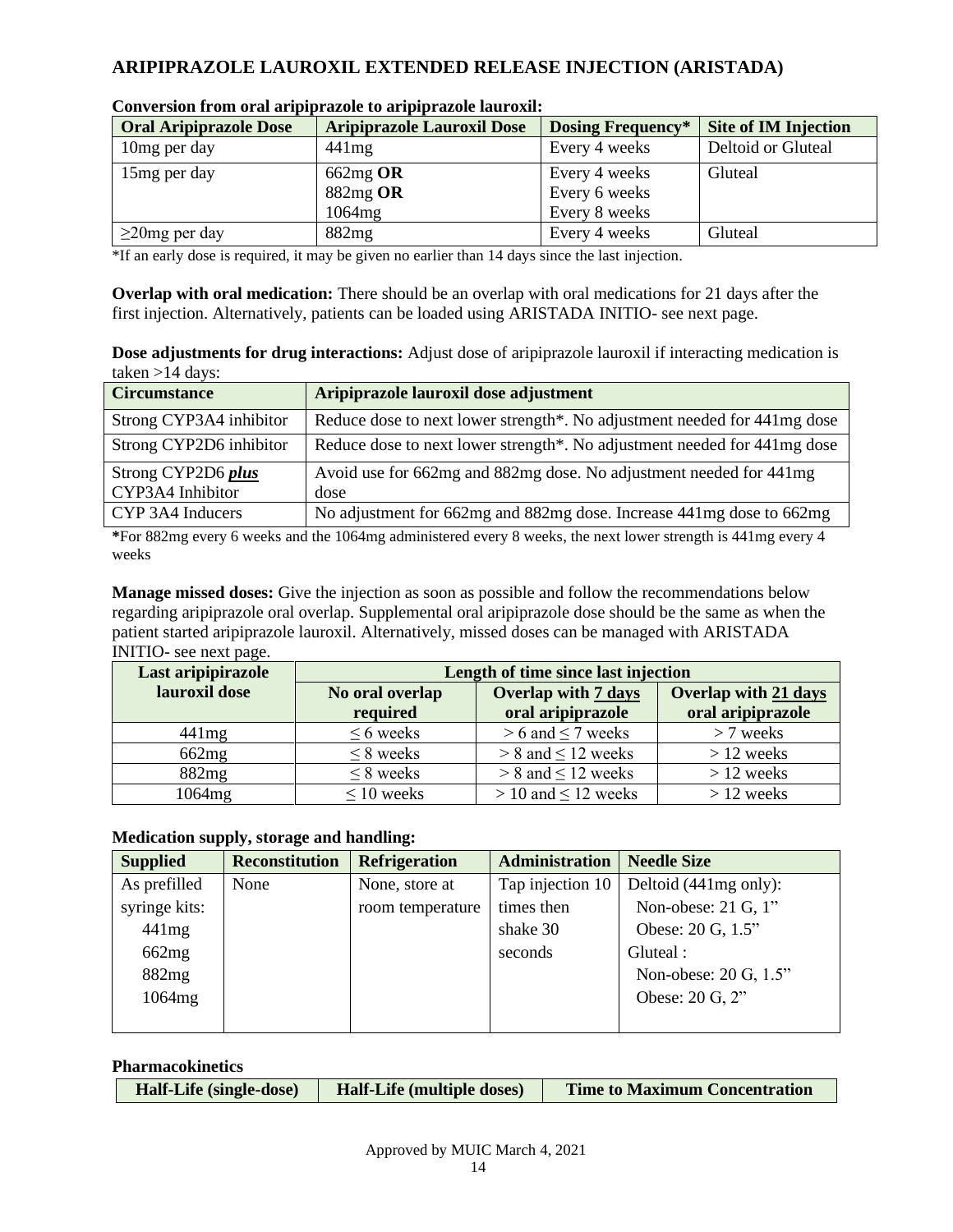| Not Published | 54-57 days | 4 days with oral overlap      |
|---------------|------------|-------------------------------|
|               |            | 16 weeks with no oral overlap |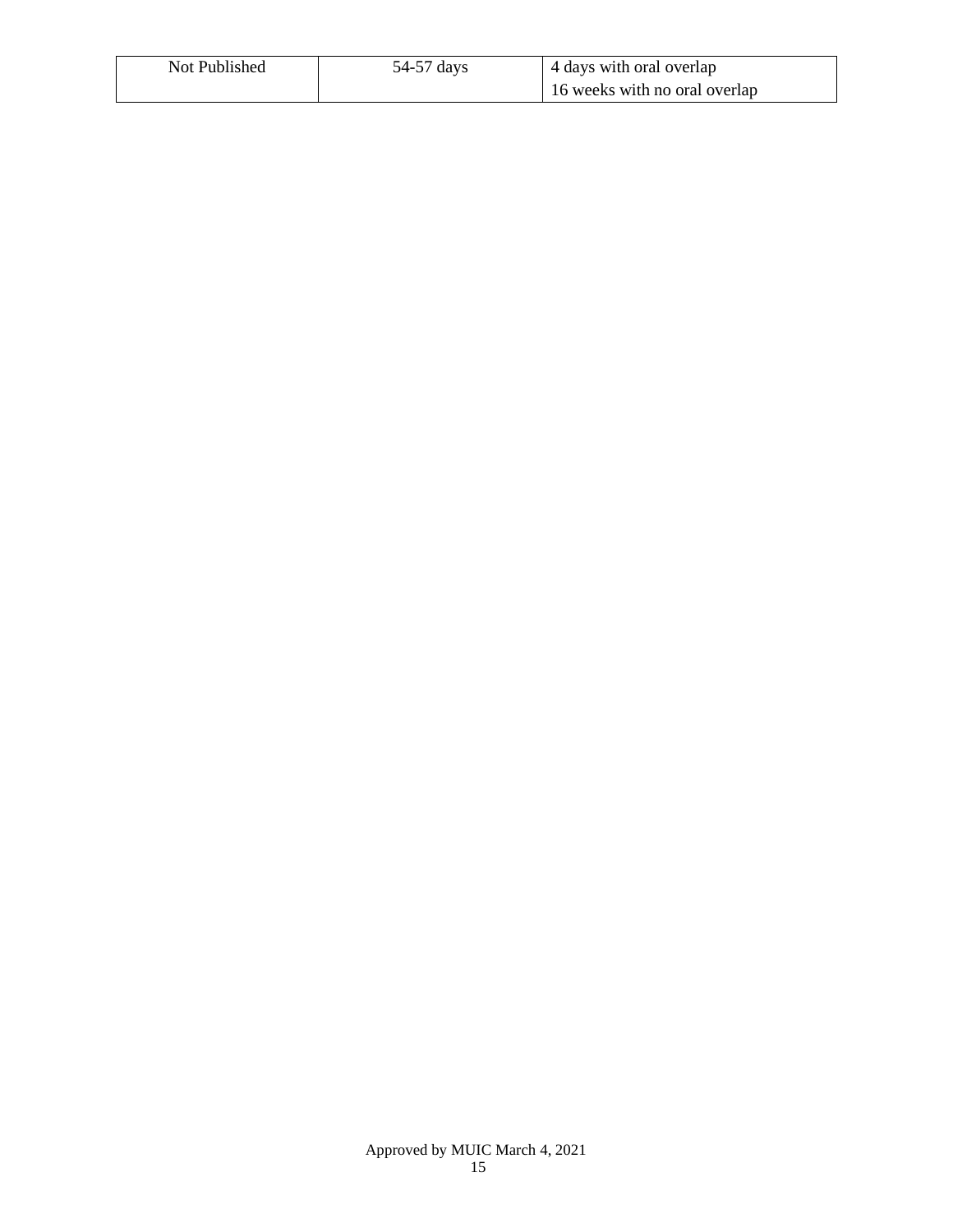# **ARIPIPRAZOLE LAUROXIL INJECTION (ARISTADA INITIO)**

This is a one-time injection used to initiate treatment with aripiprazole lauroxil long acting injection (ARISTADA). It may also be used to re-initiate treatment with ARISTADA following a missed dose.

**Dose:** When initiating treatment, a single dose of 675mg should be given along with one 30mg dose of oral aripiprazole and the first ARISTADA injection (441mg, 662mg, 882mg or 1064mg). The first ARISTADA dose may be administered on the same day as ARISTADA INITIO or up to 10 days thereafter. Avoid injecting both ARISTADA INITIO and ARISTADA concomitantly into the same deltoid or gluteal muscle

**Missed doses of ARISTADA:** Administer the next dose as soon as possible. Supplemental doses may be recommended, see table below:

| Dose of last              |                 | Length of time since last injection |                                   |
|---------------------------|-----------------|-------------------------------------|-----------------------------------|
| <b>ARISTADA</b> injection |                 |                                     |                                   |
| 441mg                     | $<6$ weeks      | $>6$ and $<7$ weeks                 | $>7$ weeks                        |
| 662mg                     | $<$ 8 weeks     | $>8$ and $<12$ weeks                | $>12$ weeks                       |
| 882mg                     | $<$ 8 weeks     | $>8$ and $<12$ weeks                | $>12$ weeks                       |
| 1064mg                    | $<$ 10 weeks    | $>10$ and $<12$ weeks               | $>12$ weeks                       |
| Dosage and                | N <sub>0</sub>  | Supplement with a                   | Re-initiate with a single dose of |
| administration for re-    | supplementation | single dose of                      | ARISTADA INITIO and a             |
| initiation of             | required        | <b>ARISTADA INITIO</b>              | single dose of oral aripiprazole  |
| <b>ARISTADA</b>           |                 |                                     | 30mg                              |

**Dose adjustments for drug interactions:** This product is only available at a single-dose pre-filled syringe, so dose adjustments are not possible. Avoid use in patients who are known CYP2D6 poor metabolizers, are taking strong CYP3A4 inducers/inhibitors or are taking strong CYP2D6 inhibitors.

# **Medication supply, storage and handling:**

| <b>Supplied</b> | <b>Reconstitution</b> | <b>Refrigeration</b> | <b>Administration</b> | <b>Needle Size</b>                |
|-----------------|-----------------------|----------------------|-----------------------|-----------------------------------|
| As $675mg$      | None                  | None, store at       | Tap injection 10      | Deltoid:                          |
| prefilled       |                       | room                 | times then shake      | Non-obese: $21 \text{ G}$ , $1$ " |
| syringe kit     |                       | temperature          | vigorously 30         | Obese: 20 G, 1.5"                 |
|                 |                       |                      | seconds               | Gluteal:                          |
|                 |                       |                      |                       | Non-obese: 20 G, 1.5"             |
|                 |                       |                      |                       | Obese: 20G, 2"                    |

| Half-Life (single-dose) | <b>Time to Maximum Concentration</b> |
|-------------------------|--------------------------------------|
| $15-18$ days            | 4 days with 30 mg oral aripiprazole  |
|                         | 27 days without oral overlap         |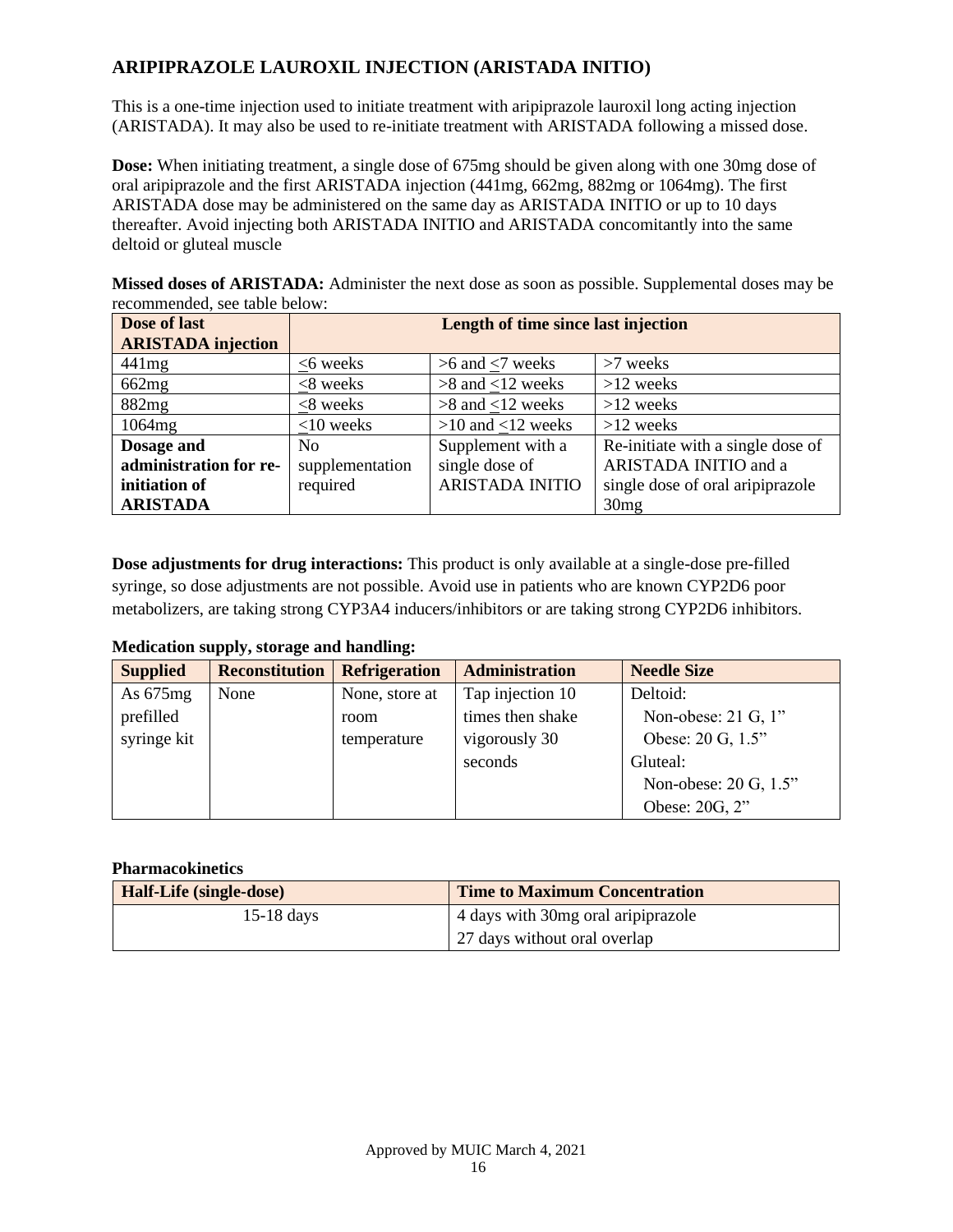# **FLUPHENAZINE DECANOATE**

# **Starting dose:** 12.5mg- 25mg

**Target dose:** 12.5mg- 50mg

**Maximum dose:** 100mg per dose

**Dosing interval:** Injections should be given every 2-4 weeks

**Overlap with oral medication:** Yes, there should be an overlap with oral medications for 1-2 weeks after the first injection

## **Conversion between oral dose to injectable dose:**

| Daily oral dose | Equivalent injectable dose |
|-----------------|----------------------------|
| 10mg/day        | 12.5 mg every 3 weeks      |

## **Medication supply, storage and handling:**

| <b>Supplied</b>           | Reconstitution   Refrigeration   Needle Size |      |                          |
|---------------------------|----------------------------------------------|------|--------------------------|
| Multi-dose vials: 25mg/ml | None                                         | None | Gluteal or deltoid: 21 G |
|                           |                                              |      |                          |

\*Protect from light

| Half-life (single-dose) | Half-life (multiple doses) | Time to maximum concentration |
|-------------------------|----------------------------|-------------------------------|
| $6-9$ days              | l weeks                    | 24 hours                      |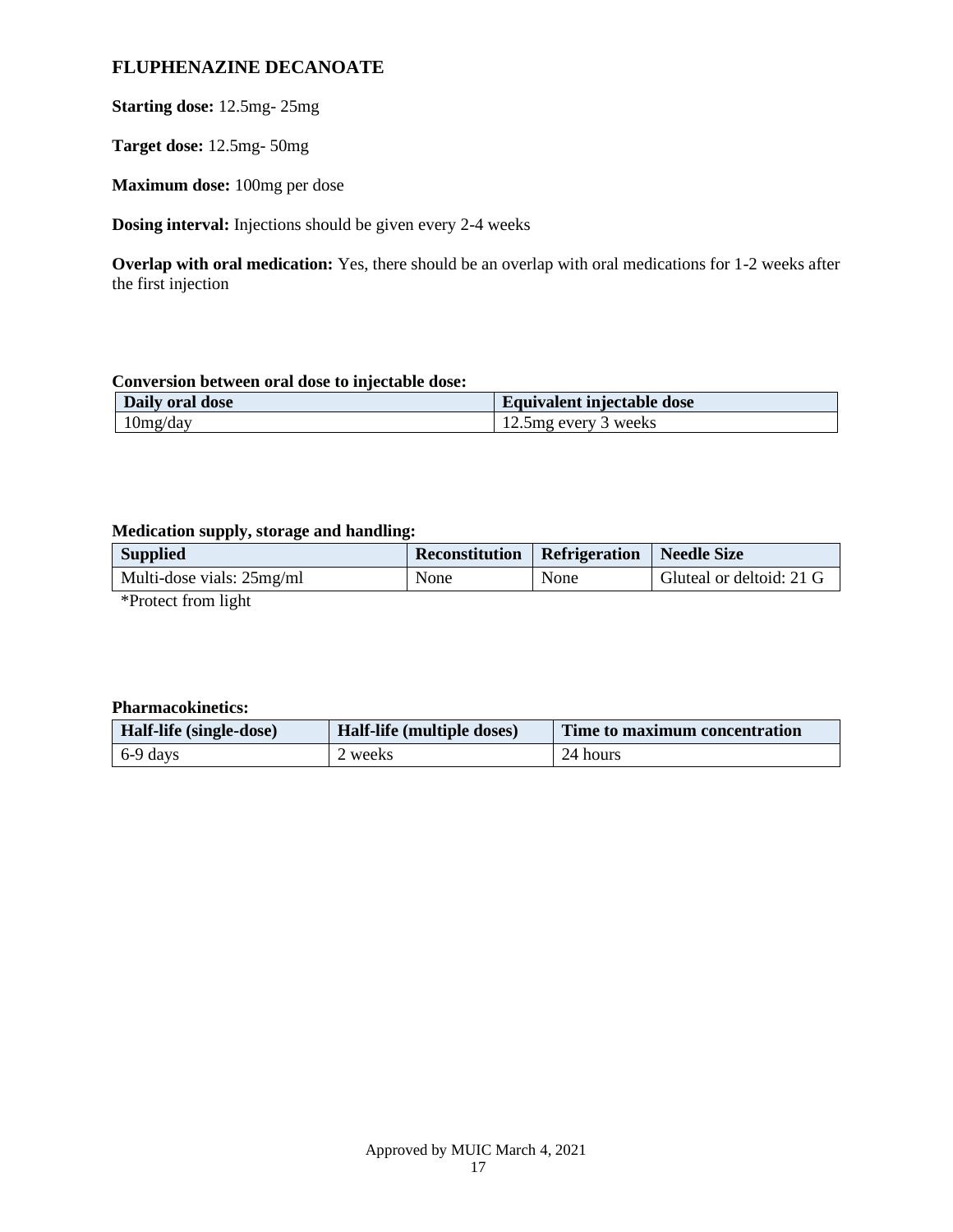# **HALOPERIDOL DECANOATE**

**Starting dose:** 10-20 times the daily oral dose. The maximum dosage for the first injection is 100mg (test dose due to the risk of developing an allergic reaction to the sesame seed oil vehicle); give the remaining dose in 3-7 days

**Target dose:** 10-15 times the daily oral dose

**Maximum dose:** 450mg/month.

**Dosing interval:** Injections should be given every 4 weeks

**Overlap with oral medication:** If using a dose that is 10-15 times the oral daily dose, overlap with oral medication for 7 days. An increased duration of oral supplementation may be required depending on clinical picture (i.e., extend oral supplementation for 7 days with 50% dose reduction).

If the dose is 20 times the oral daily dose, no overlap with oral medication is necessary.\*

**Dosing Tips:**

| <b>Patient Characteristics</b>                      | <b>First injection</b>         | Maintenance injection (after 1 <sup>st</sup><br>month) |
|-----------------------------------------------------|--------------------------------|--------------------------------------------------------|
| Stabilized on <10mg/day, elderly,<br>debilitated    | 10-15 times daily<br>oral dose | 10-15 times daily oral dose                            |
| Stabilized on $>10$ mg/day, high risk of<br>relapse | 20 times daily oral<br>dose*   | 10-15 times daily oral dose                            |

\*Per package insert. However, MUIC Consensus recommends against 20 times daily oral dose due to increased risk of EPS.

### **Medication supply, storage and handling\*\*:**

| <b>Supplied</b>                   | <b>Reconstitution</b> | <b>Refrigeration</b> | <b>Needle Size</b>  |
|-----------------------------------|-----------------------|----------------------|---------------------|
| Single-dose and multi-dose vials: | None                  | None                 | Gluteal or deltoid: |
| $50$ mg/ml                        |                       |                      | 21 G                |
| $100$ mg/ml                       |                       |                      |                     |

\*\*Protect from light

| Half-Life (single-dose) | Half-Life (multiple doses) | <b>Time to Maximum Concentration</b> |
|-------------------------|----------------------------|--------------------------------------|
| 16 days                 | 3 weeks                    | 6 days                               |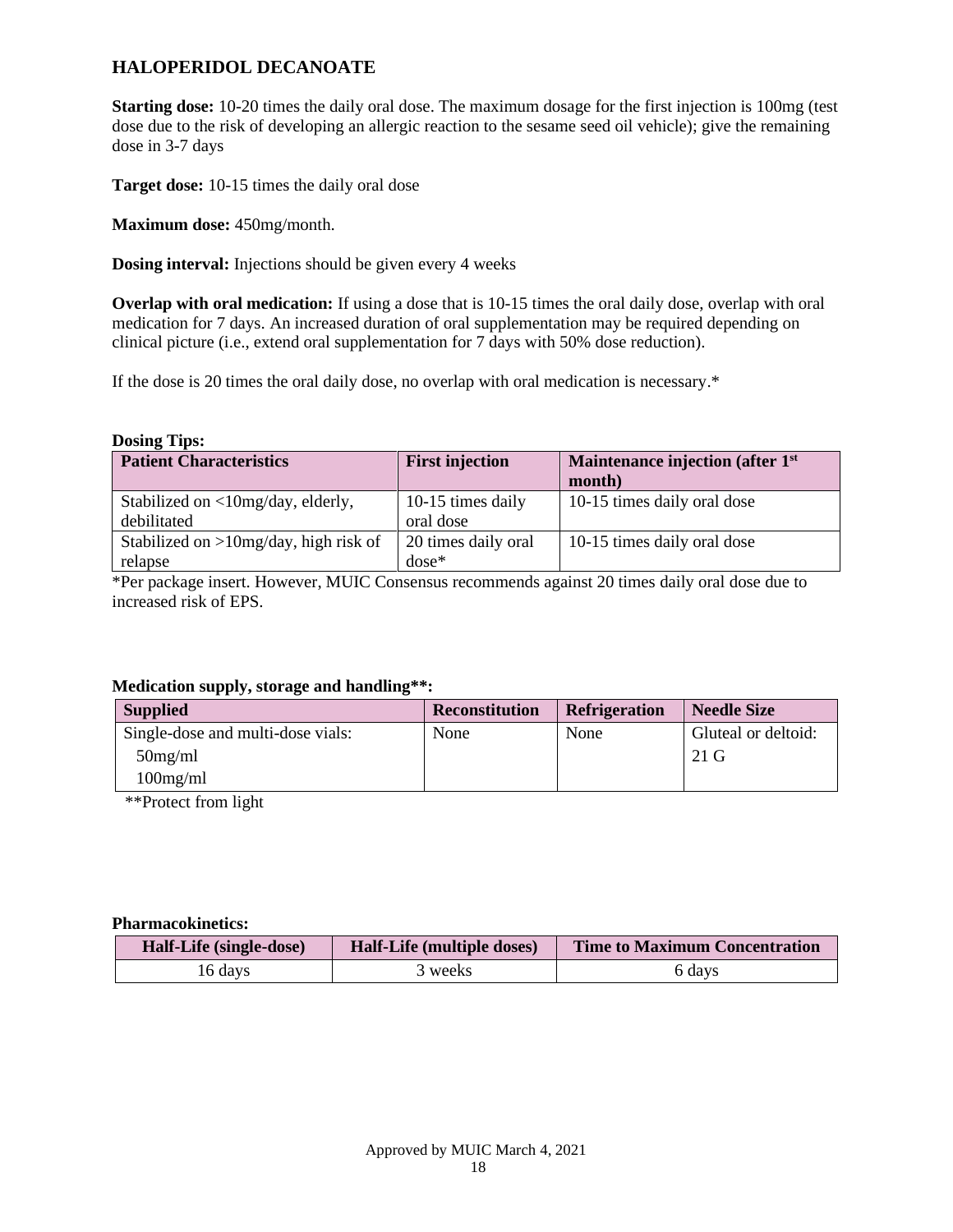# **PALIPERIDONE PALMITATE (INVEGA SUSTENNA)**

**Rationale for loading dose:** A loading dose provides rapid plasma drug levels, allowing for immediate discontinuation of oral dosing.

**Recommended loading dose:** Administer 234 mg on day 1, then 156 mg on day 8, both administered in a deltoid muscle. No oral overlap needed. The second dose (day 8 dose) may be administered +/- 4 days of its due date. Subsequent maintenance doses should be given every 4 weeks and may be administered +/- 7 days of its due date. See summary below:

| Dose type           | Dose schedule                                             | Dose amount    |
|---------------------|-----------------------------------------------------------|----------------|
| First loading dose  | Day 1 of Treatment                                        | 234 MG         |
| Second loading dose | Day 8 of treatment<br>$(+/-$ four days)                   | 156 MG         |
| Maintenance dose    | Day 36 of treatment<br>(Five weeks after first injection) | $39 - 234$ MG* |

\* Usual maintenance dose is 117 mg monthly; Max dose is 234 mg monthly.

## **Conversion from oral risperidone or oral paliperidone to paliperidone long-acting injection**

**(SUSTENNA):** Administer 2 injection loading doses to ALL patients regardless of oral dose. Discontinue oral dosing after first injection. Select recommended maintenance dose based on conversion chart:

| Oral risperidone      | Oral paliperidone          | Paliperidone palmitate (SUSTENNA) |
|-----------------------|----------------------------|-----------------------------------|
| 1 <sub>mg</sub> daily | 3 mg daily (either 39mg or | 39 <sub>mg</sub> monthly          |
| 2 <sub>mg</sub> daily | 78mg dose may be used)     | 78 mg monthly                     |
| 3 <sub>mg</sub> daily | 6 mg daily                 | 117 mg monthly                    |
| 4 <sub>mg</sub> daily | 9 mg daily                 | 156 mg monthly                    |
| 6 <sub>mg</sub> daily | 12 mg daily                | 234 mg monthly                    |

# **Conversion from risperidone long-acting injection to paliperidone long-acting injection**

**(SUSTENNA):** No wash-out period required before switching treatment. The initial loading dose regimen is also not required. Paliperidone palmitate long-acting injectable (SUSTENNA) can be initiated at the next scheduled dosing in place of risperidone long-acting injectable. See below:

| <b>Drug</b> | <b>Risperidone long-acting injection</b> | Paliperidone palmitate (SUSTENNA) |
|-------------|------------------------------------------|-----------------------------------|
| Frequency   | Every two weeks                          | Every month                       |
|             | $12.5 \text{ mg}$                        | $39 \text{ mg}$                   |
| <b>Dose</b> | $25 \text{ mg}$                          | 78 mg                             |
|             | 37.5 mg                                  | $117 \text{ mg}$                  |
|             | $50 \text{ mg}$                          | 156 mg                            |

#### **Missed second loading doses:**

| Time since first injection | <b>Dosing schedule</b>                                 |
|----------------------------|--------------------------------------------------------|
| $\leq$ 4 weeks             | 156 mg ASAP, then 117 mg 5 weeks after first injection |
| 4-7 weeks                  | 156 mg ASAP, then 156 mg a week later                  |
| $>7$ weeks                 | Load patient as a new start                            |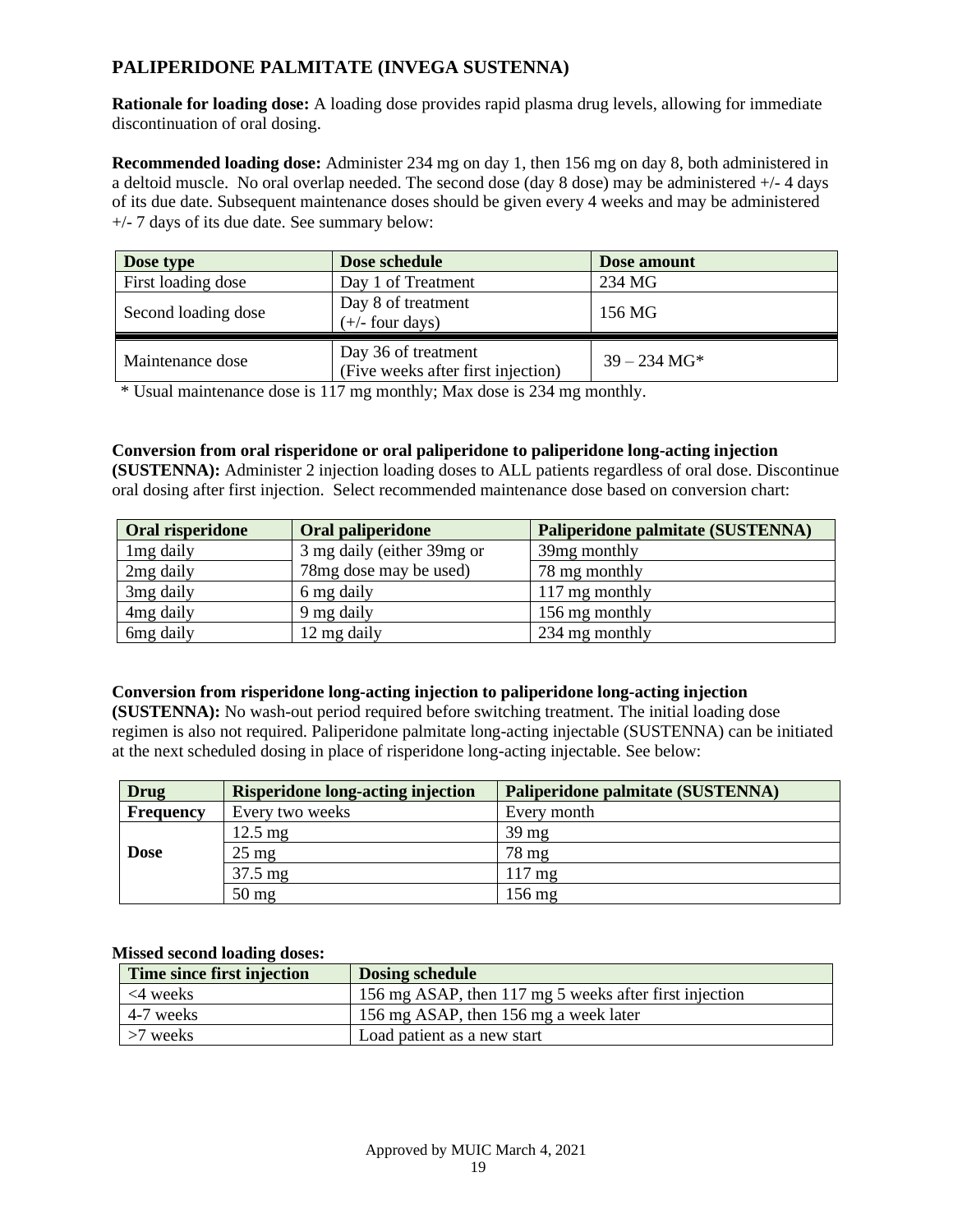# **Missed maintenance dose re-loading:**

| Time since last<br>injection | <b>Dosing schedule</b>                                                           |
|------------------------------|----------------------------------------------------------------------------------|
| $<$ 6 weeks                  | Resume regular monthly dosing ASAP                                               |
|                              | Resume regular monthly dosing ASAP and another injection of the same dose        |
| $> 6$ weeks to 6             | 1 week later                                                                     |
| months*                      | *the only exception is if patient stabilized on 234 mg, the first 2 doses should |
|                              | be $156 \text{ mg}$                                                              |
| $>6$ months                  | Load patient as a new start                                                      |

# **Medication supply, storage and handling:**

| <b>Supplied</b>          | <b>Reconstitution</b> | <b>Refrigeration</b> | <b>Administration</b> | <b>Needle size</b>       |
|--------------------------|-----------------------|----------------------|-----------------------|--------------------------|
|                          |                       |                      | instructions          |                          |
| As kits in the following | None                  | None                 | Shake vigorously      | Deltoid:                 |
| dosages:                 |                       |                      | for 10 seconds        | $\leq$ 200 lbs: 23 G, 1" |
| 39mg                     |                       |                      | prior to injection    | $>200$ lbs: 22 G,        |
| 78mg                     |                       |                      |                       | 1.5"                     |
| 117mg                    |                       |                      |                       |                          |
| 156mg                    |                       |                      |                       | Gluteal:                 |
| 234mg                    |                       |                      |                       | $22 \text{ G}, 1.5$ "    |
|                          |                       |                      |                       |                          |

### **Pharmacokinetics:**

| Half-life (single-dose) | Half-life (multiple doses) | Time to maximum concentration |
|-------------------------|----------------------------|-------------------------------|
| 25-29 days              | Not Published              | $13-17$ days                  |

Please call CBHS Pharmacy (415-255-3659) for special dosing in elderly patients, CrCl <80mL/min, or any other questions.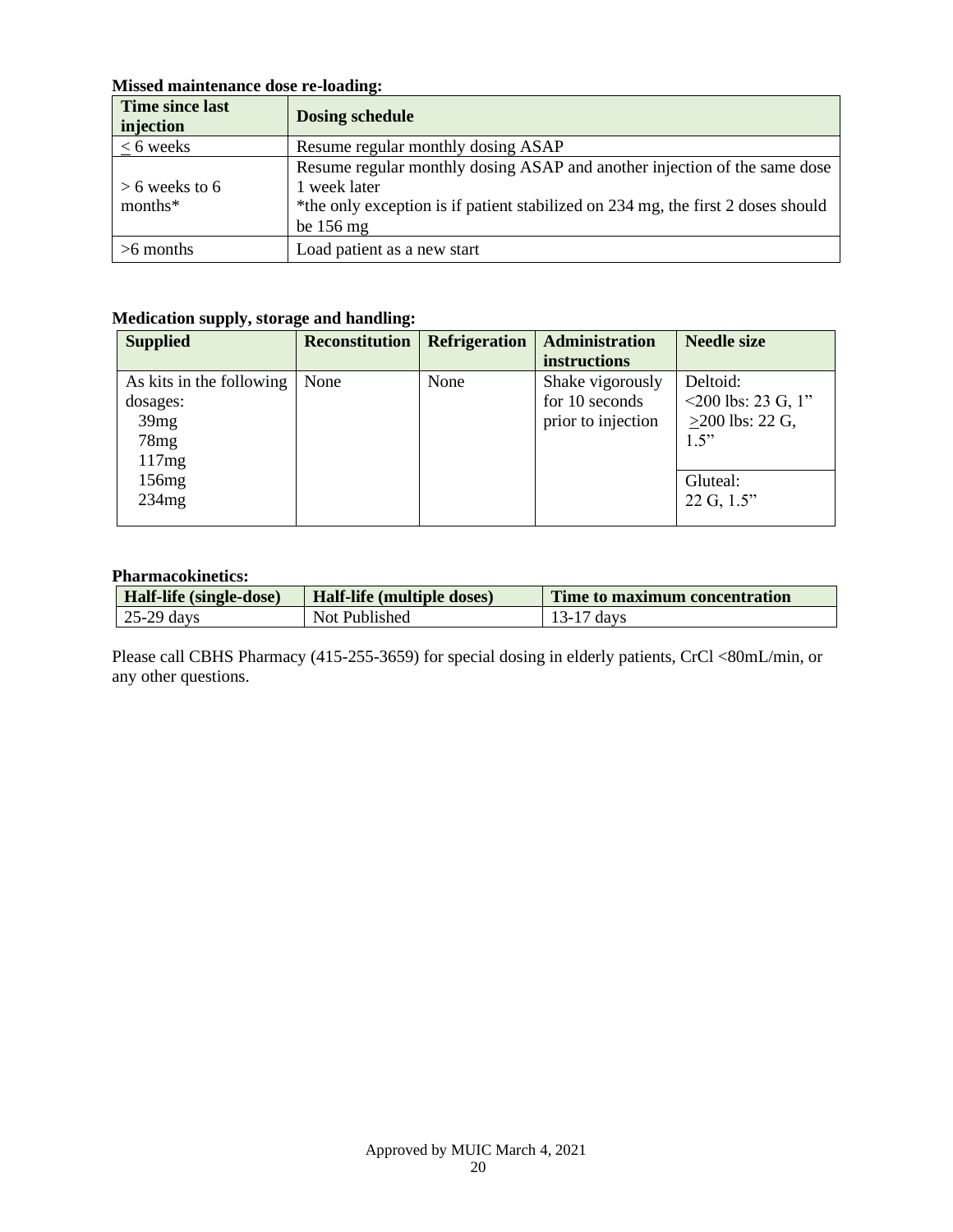# **PALIPERIDONE PALMITATE (INVEGA TRINZA)**

Paliperidone palmitate (TRINZA) is a long acting injectable form of paliperidone palmitate that is given every 3 months. It should be used only after a patient has been adequately treated with a stable dose of Paliperidone palmitate (SUSTENNA) for at least 4 months.

**Recommended loading dose:** Paliperidone palmitate (TRINZA) should only be used in patients who have been on an established, stable dose of paliperidone palmitate (SUSTENNA) for at least 4 months. Initiate the initial dose of Paliperidone palmitate (TRINZA) when the next dose of paliperidone palmitate (SUSTENNA) is due, using the equivalent dose below:

| Paliperidone palmitate (SUSTENNA) | Paliperidone palmitate (TRINZA) |
|-----------------------------------|---------------------------------|
| 78mg                              | 273mg                           |
| 117mg                             | 410mg                           |
| 156mg                             | $546$ mg                        |
| 234mg                             | $819$ mg                        |

\*Conversion from the Paliperidone palmitate (SUSTENNA**)** 39mg dose was not studied

## **Converting from paliperidone palmitate (TRINZA) injection to PO paliperidone ER**

|                         | <b>Weeks since last Invega Trinza Dose</b> |                          |                 |  |
|-------------------------|--------------------------------------------|--------------------------|-----------------|--|
|                         | 3 months to 18 weeks                       | $> 18$ weeks to 24 weeks | $>$ 24 weeks    |  |
| Last Invega Trinza dose | Dose of PO paliperidone ER tablets         |                          |                 |  |
| 273mg                   | 3mg                                        | 3mg                      | 3mg             |  |
| 410mg                   | 3mg                                        | 3mg                      | 6 <sub>mg</sub> |  |
| 546mg                   | 3mg                                        | 6 <sub>mg</sub>          | 9 <sub>mg</sub> |  |
| 819mg                   | 6 <sub>mg</sub>                            | 9 <sub>mg</sub>          | 12mg            |  |

**Missed doses:** If less than 4 months have elapsed since the last injection, the previously administered dose of paliperidone palmitate (TRINZA) should be administered as soon as possible. If 4-9 months have elapsed since the last injection use the re-initiation regimen shown below:

| <b>Paliperidone</b><br>palmitate<br>(TRINZA) | Administer paliperidone palmitate<br>(SUSTENNA), two doses one week<br>apart (into deltoid muscle) |       | Then administer paliperidone palmitate<br>(TRINZA) (into deltoid or gluteal<br>muscle) |
|----------------------------------------------|----------------------------------------------------------------------------------------------------|-------|----------------------------------------------------------------------------------------|
| dose                                         | Day 1                                                                                              | Day 8 |                                                                                        |
| 273mg                                        | 78mg                                                                                               | 78mg  | 273mg                                                                                  |
| 410mg                                        | 117mg                                                                                              | 117mg | 410mg                                                                                  |
| 546mg                                        | 156mg                                                                                              | 156mg | 546mg                                                                                  |
| 819mg                                        | 156mg                                                                                              | 156mg | 819 <sub>mg</sub>                                                                      |

If more than 9 months have elapsed since the last injection, re-initiate treatment with paliperidone palmitate (SUSTENNA).

**Early Doses:** May administer  $\pm 2$  weeks from scheduled 3-month dose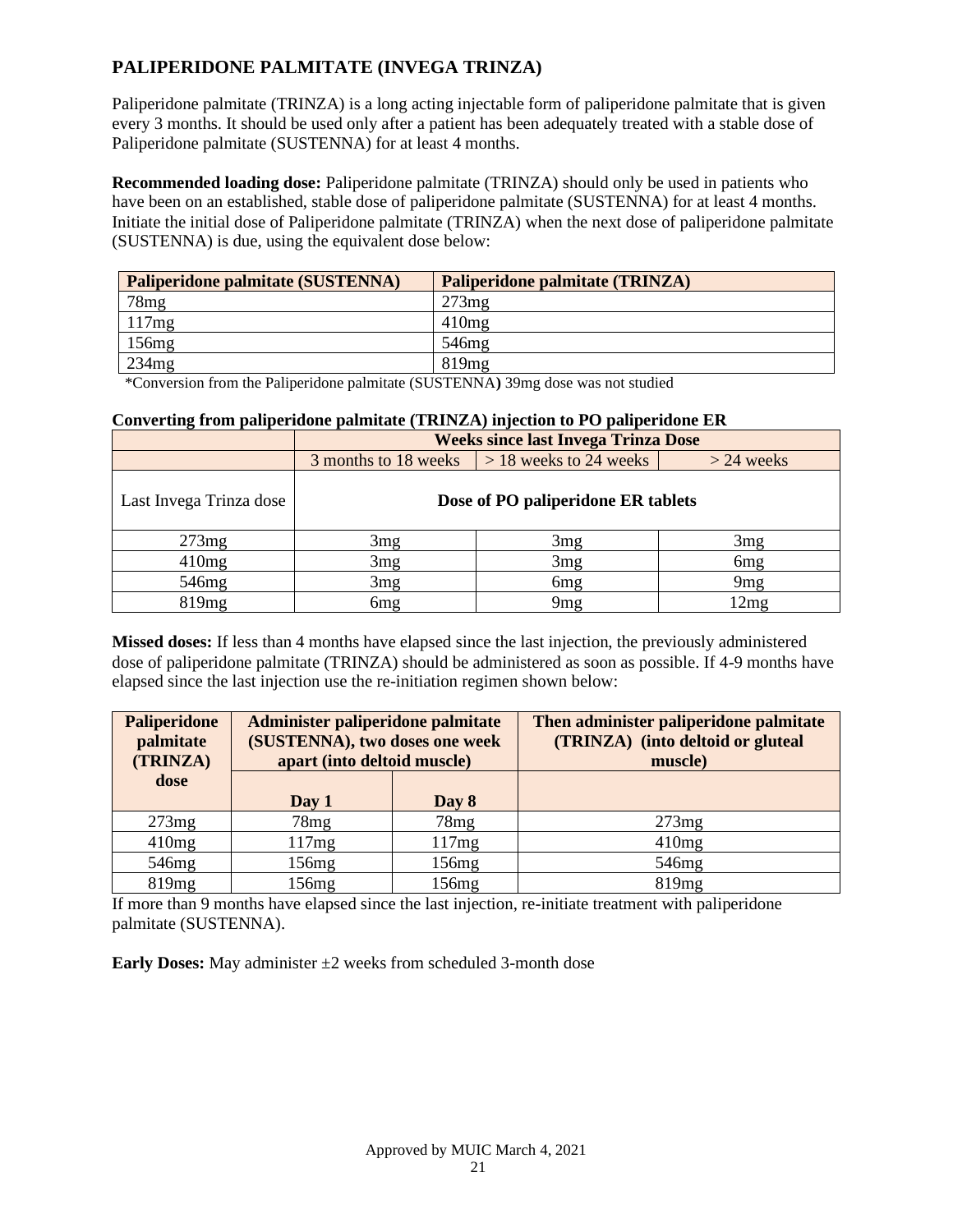# **Medication supply, storage and handling:**

| <b>Supplied</b>    | <b>Reconstitution</b> | <b>Refrigeration</b> | <b>Administration</b>   | <b>Needle Size</b>            |
|--------------------|-----------------------|----------------------|-------------------------|-------------------------------|
|                    |                       |                      | <b>Instructions</b>     |                               |
| As kits in the     | None                  | None                 | Shake vigorously with   | Deltoid:                      |
| following dosages: |                       |                      | the syringe pointing up | $\leq$ 90 kg: 22 G, 1"        |
| 273mg              |                       |                      | for at least 15 seconds | $>90 \text{ kg}$ : 22 G, 1.5" |
| 410mg              |                       |                      | within 5 minutes prior  | Gluteal:                      |
| 546 <sub>mg</sub>  |                       |                      | to administration       | 22 G, 1.5"                    |
| 819 <sub>mg</sub>  |                       |                      |                         |                               |

| Half-life (single-dose) | <b>Half-life (multiple doses)</b> | Time to maximum concentration |
|-------------------------|-----------------------------------|-------------------------------|
| Deltoid: 84-95 days     | Not Published                     | $30-33$ days                  |
| Gluteal: $118-139$ days |                                   |                               |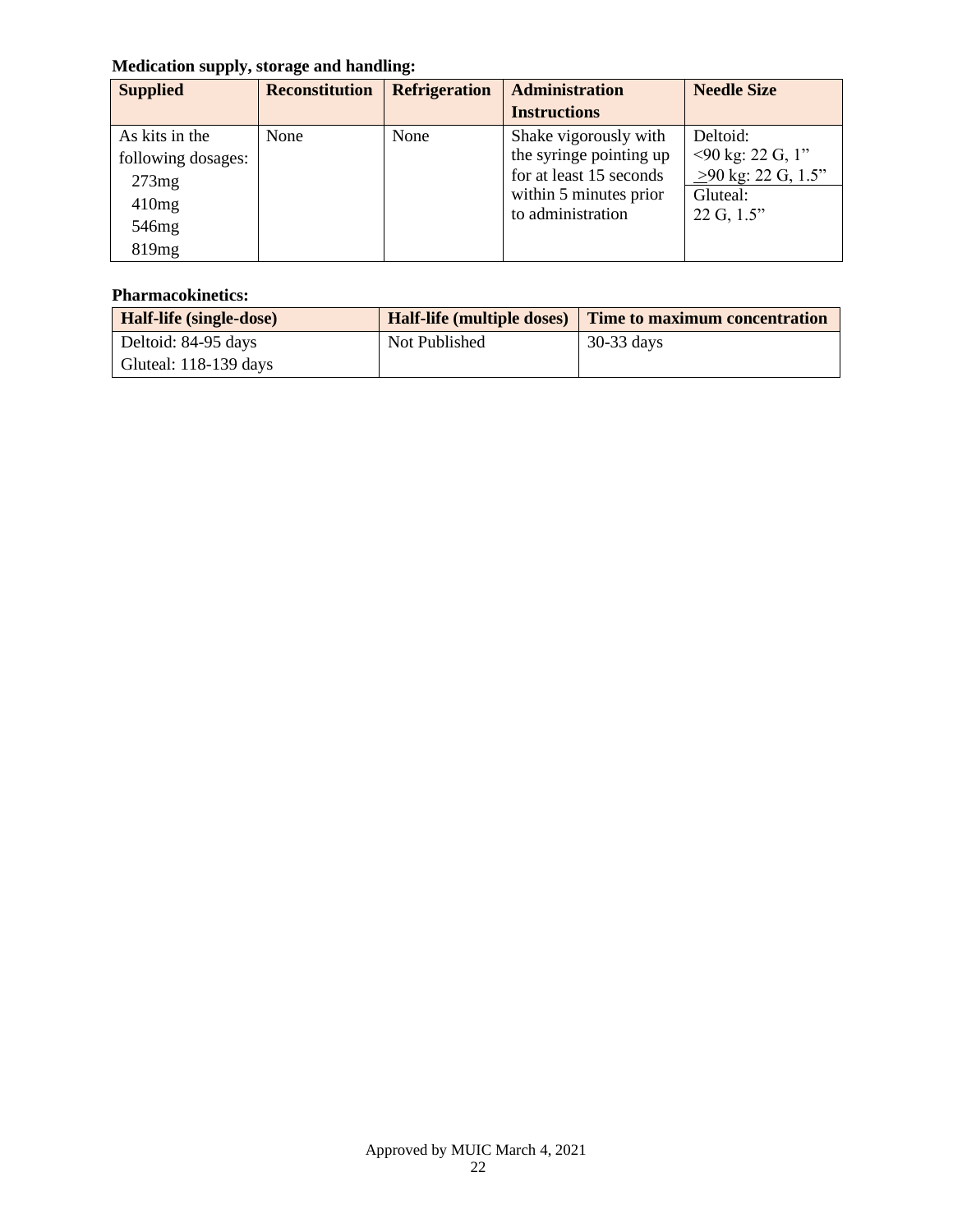# **RISPERIDONE LONG-ACTING INJECTION (RISPERDAL CONSTA)**

**Starting dose:** 25mg every 2 weeks (12.5mg every 2 weeks for hepatic or renal impairment)

**Target dose:** 25mg- 50mg every 2 weeks

**Maximum dose:** 50mg every 2 weeks

**Dosing interval:** Injections should be given every 2 weeks

**Overlap with oral medication: T**here should be an overlap with oral medications for 3-4 weeks after the first injection

### **Conversion between oral dose to injectable dose:**

| <b>Daily oral dose</b> | Equivalent injectable dose |
|------------------------|----------------------------|
| 2mg                    | 25 age over 2 weeks        |
| 3mg                    | 37.5 mg every 2 weeks      |
| 4 <sub>mg</sub>        | 50mg every 2 weeks         |

## **Medication supply, storage and handling:**

| <b>Supplied</b>          | <b>Reconstitution</b> | <b>Refrigeration</b> | <b>Needle Size</b>  |
|--------------------------|-----------------------|----------------------|---------------------|
| As kits in the following | Required.             | Yes. Kits are stable | Deltoid: 21 G, 1"   |
| dosages:                 | Injections are        | at room              |                     |
| 12.5mg                   | stable for 6 hours    | temperature (not to  | Gluteal: $20 G, 2"$ |
| 25mg                     | at room               | exceed 77°F) for 7   |                     |
| 37.5mg                   | temperature after     | days                 |                     |
| 50mg                     | reconstitution        |                      |                     |

| <b>Half-life (single-dose)</b> | <b>Half-life (multiple doses)</b> | Time to maximum concentration |
|--------------------------------|-----------------------------------|-------------------------------|
| 6-9 days                       | 4-6 days                          | 4-5 weeks                     |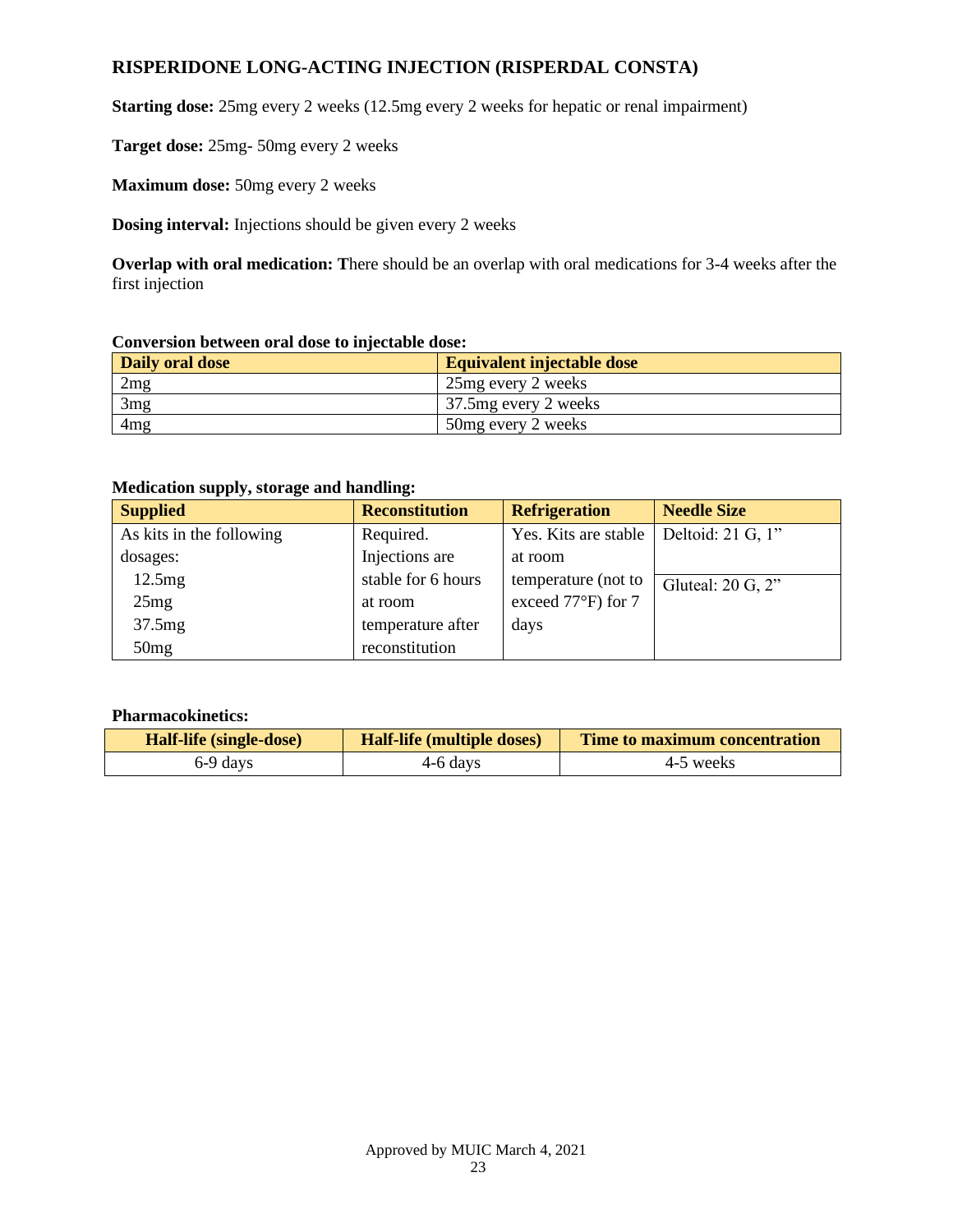# **RISPERIDONE EXTENDED-RELEASE INJECTION (PERSERIS)**

**Starting dose:** 90mg once per month

**Target dose:** 90-120mg once per month

**Maximum dose:** 120mg once per month

**Dosing interval:** Injections should be given once per month

**Overlap with oral medication:** No overlap with oral risperidone is necessary. Establish tolerability with oral risperidone prior to starting the long acting injection

**Missed doses**: A patient who misses a dose should receive the next dose as soon as possible

### **Conversion between oral risperidone dose to injectable dose\*:**

| Daily oral dose | Equivalent injectable dose |
|-----------------|----------------------------|
| 3mg             | 90 mg once per month       |
| 4mg             | 120mg once per month       |
|                 |                            |

\*Patients who are on stable oral risperidone doses lower than 3 mg/day or higher than 4 mg/day may not be candidates for this injection

| <b>Supplied</b>          | <b>Reconstitution</b> | <b>Refrigeration</b> | <b>Needle Size</b>  |
|--------------------------|-----------------------|----------------------|---------------------|
| As kits in the following | Required. Allow       | Yes. Kits are stable | Abdominal           |
| dosages:                 | the medication to     | at room              | subcutaneous: 18 G, |
| 90mg                     | come to room          | temperature (not to  | 5/8"                |
| 120mg                    | temperature for at    | exceed 77°F) for 7   |                     |
|                          | least 15 minutes      | days                 |                     |
|                          | prior to mixing.      |                      |                     |

### **Medication supply, storage and handling:**

| Half-life (single-dose)<br>Half-life (multiple doses) |          | Time to maximum concentration                               |  |  |
|-------------------------------------------------------|----------|-------------------------------------------------------------|--|--|
| $9-11$ days                                           | 8-9 days | 4-6 hours; Risperidone plasma concentrations                |  |  |
|                                                       |          | approached steady-state after the 1 <sup>st</sup> injection |  |  |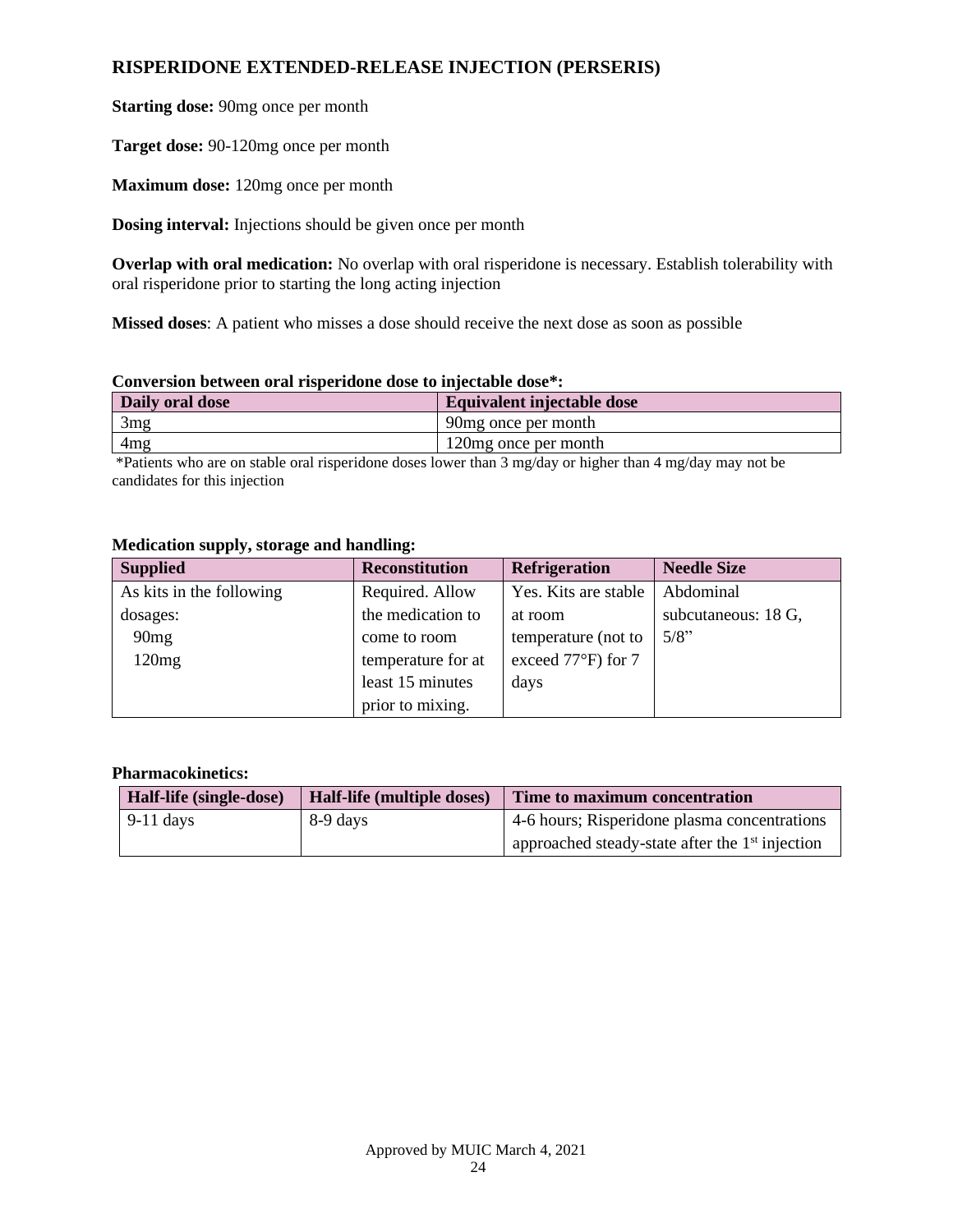| <b>Drug</b>                                        | <b>Mechanism</b>                                    | <b>Dosing</b>                                                            | Pregnancy**                                                                     | Lactation**                                      | <b>Hepatic Impairment</b>                                                                                                                    | <b>Renal Impairment</b>                                                                                                                                          |
|----------------------------------------------------|-----------------------------------------------------|--------------------------------------------------------------------------|---------------------------------------------------------------------------------|--------------------------------------------------|----------------------------------------------------------------------------------------------------------------------------------------------|------------------------------------------------------------------------------------------------------------------------------------------------------------------|
| <b>Dystonia (non-acute) and Pseudoparkinsonism</b> |                                                     |                                                                          |                                                                                 |                                                  |                                                                                                                                              |                                                                                                                                                                  |
| Amantadine                                         | Unknown                                             | 100mg daily x1<br>week then 100mg<br><b>BID.</b> Maximum<br>300mg/day    | Limited human data<br>- animal data<br>suggest risk                             | Limited human<br>$data - potential$<br>toxicity  | No dose adjustments                                                                                                                          | -CrCl $30-50$ ml/min:<br>max dose 100mg/day<br>-CrCl $15-29$ ml/min:<br>max 100mg every other<br>day<br>-CrCl: $<$ 15ml/min or<br>hemodialysis: 200mg<br>q7 days |
| Benztropine                                        | Anticholinergic                                     | $0.5 - 4mg$ daily or<br><b>BID</b>                                       | Limited human data<br>$-$ probably<br>compatible                                | No human data -<br>probably<br>compatible        | No dose adjustments                                                                                                                          | No dose adjustments                                                                                                                                              |
| Diphenhydramine                                    | Anticholinergic                                     | $25 - 50$ mg daily.<br>Maximum<br>300mg/day                              | Compatible                                                                      | Limited human<br>$data - probably$<br>compatible | No dosage<br>adjustments provided<br>in the manufacturer's<br>labeling. Due to 50%<br>liver metabolism,<br>dose adjustments may<br>be needed | No dosage adjustments<br>provided in the<br>manufacturer's labeling                                                                                              |
| Trihexyphenidyl                                    | Anticholinergic                                     | 1mg daily, increase<br>to 5-15mg/day<br>divided in 3 doses<br>with meals | Limited human data<br>- no relevant animal<br>data                              | Limited human<br>$data - probably$<br>compatible | No dosage<br>adjustments provided<br>in the manufacturer's<br>labeling                                                                       | No dosage adjustments<br>provided in the<br>manufacturer's labeling                                                                                              |
| <b>Akathisia</b>                                   |                                                     |                                                                          |                                                                                 |                                                  |                                                                                                                                              |                                                                                                                                                                  |
| Mirtazapine                                        | 5HT <sub>2A</sub><br>antagonist                     | 15mg QHS                                                                 | Limited human data<br>- animal data<br>suggest moderate<br>risk                 | Limited human<br>$data - potential$<br>toxicity  | No dosage<br>adjustments provided<br>in the manufacturer's<br>labeling; Use with<br>caution                                                  | No dosage adjustments<br>provided in the<br>manufacturer's<br>labeling; Use with<br>caution                                                                      |
| Propranolol                                        | Centrally<br>acting<br>nonselective<br>beta blocker | 20-40mg BID. If<br>needed, titrate up to<br>120mg/day                    | Human data suggest<br>risk in 2 <sup>nd</sup> and 3 <sup>rd</sup><br>trimesters | Limited human<br>$data - potential$<br>toxicity  | No dosage<br>adjustments provided<br>in the manufacturer's<br>labeling                                                                       | No dosage adjustments<br>provided in the<br>manufacturer's labeling                                                                                              |

# **APPENDIX 2: SIDE EFFECT MANAGEMENT MEDICATIONS BY INDICATION\***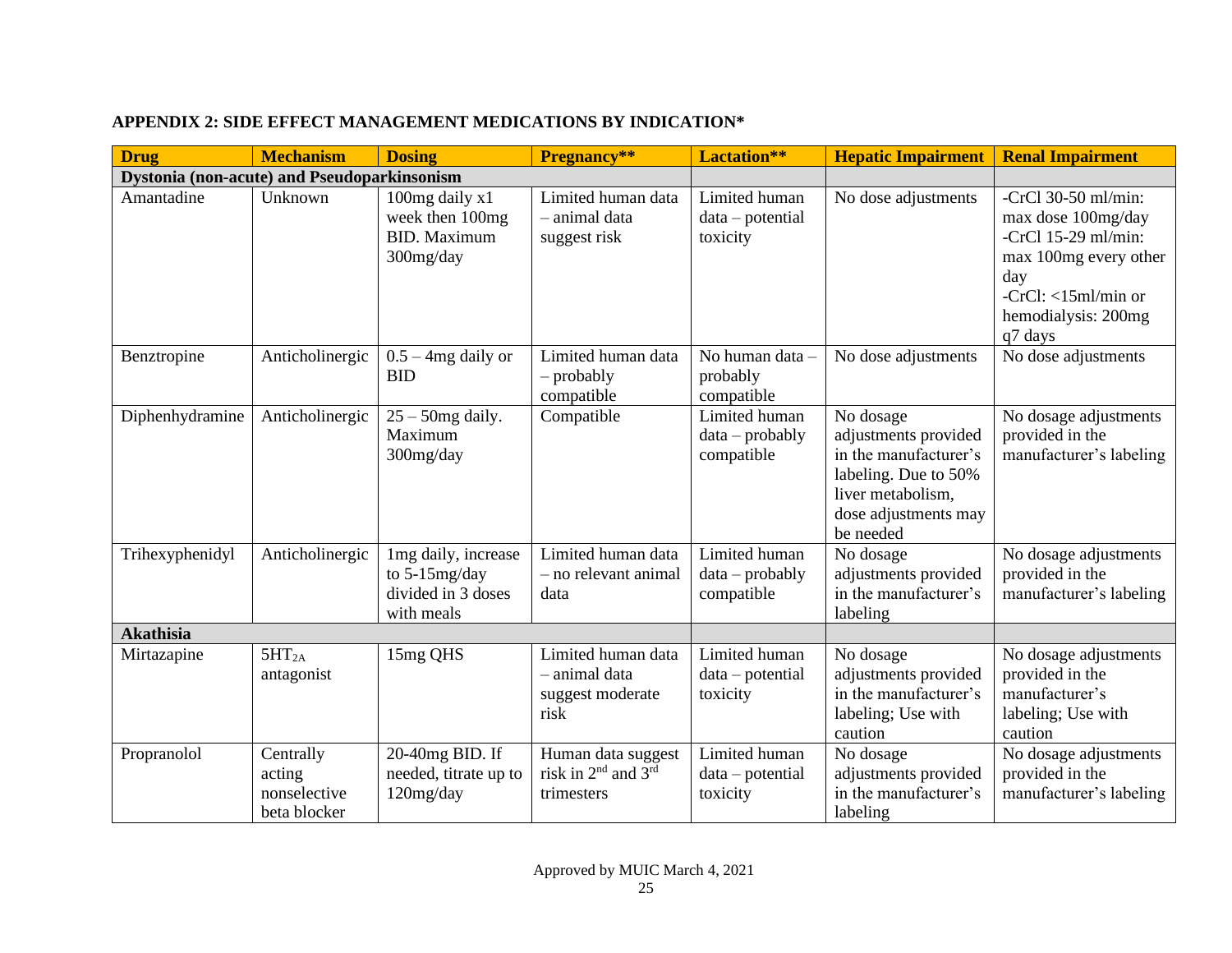| <b>Drug</b>             | <b>Mechanism</b>                                                                                    | <b>Dosing</b>                                                                                   | Pregnancy**                                                                 | Lactation**                                                                        | <b>Hepatic Impairment</b>                                                                        | <b>Renal Impairment</b>                                                                    |
|-------------------------|-----------------------------------------------------------------------------------------------------|-------------------------------------------------------------------------------------------------|-----------------------------------------------------------------------------|------------------------------------------------------------------------------------|--------------------------------------------------------------------------------------------------|--------------------------------------------------------------------------------------------|
| <b>Tardive Syndrome</b> |                                                                                                     |                                                                                                 |                                                                             |                                                                                    |                                                                                                  |                                                                                            |
| Deutetrabenazine        | Reversible<br>VMAT <sub>2</sub><br>inhibitor<br>resulting in<br>depletion of<br>monoamine<br>stores | 6mg BID, may<br>increase by<br>6mg/day weekly.<br>Maximum<br>48mg/day                           | No data                                                                     | No data                                                                            | Use is<br>contraindicated                                                                        | No dosage adjustments<br>provided in the<br>manufacturer's labeling                        |
| Valbenazine             | Reversible<br>VMAT <sub>2</sub><br>inhibitor<br>resulting in<br>depletion of<br>monoamine<br>stores | 40 daily x1 week<br>then increase to<br>80mg daily                                              | No data                                                                     | No data                                                                            | Child-Pugh class B or<br>C: 40mg once daily;<br>No dose adjustments<br>for Child-Pugh class<br>A | $CrCl > 30$ ml/min: no<br>dose adjustment<br>$CrCl < 30ml/min$ : use is<br>not recommended |
| <b>Sialorrhea</b>       |                                                                                                     |                                                                                                 |                                                                             |                                                                                    |                                                                                                  |                                                                                            |
| Atropine                | Topical<br>anticholinergic                                                                          | 1% ophthalmic<br>drops, 1-2 gtts SL<br>qHS, if needed<br>increase to TID                        | Sublingual: no data<br>Opthalmic: no<br>human data -<br>probably compatible | Sublingual: no<br>data<br>Ophthalmic: no<br>human data -<br>probably<br>compatible | No dosage<br>adjustments provided<br>in the manufacturer's<br>labeling                           | No dosage adjustments<br>provided in the<br>manufacturer's labeling                        |
| Ipratropium             | Topical<br>anticholinergic                                                                          | 0.06% nasal spray,<br>1-2 puffs orally<br>swish and spit<br>daily, if needed<br>increase to TID | Human data suggest<br>low risk                                              | No human data -<br>probably<br>compatible                                          | No dosage<br>adjustments provided<br>in the manufacturer's<br>labeling                           | No dosage adjustments<br>provided in the<br>manufacturer's labeling                        |
| <b>Constipation</b>     |                                                                                                     |                                                                                                 |                                                                             |                                                                                    |                                                                                                  |                                                                                            |
| Bisacodyl               | Contact<br>laxative<br>stimulates<br>peristalsis in<br>large intestine<br>and colon                 | Oral: $5 - 15mg$<br>daily<br>Rectal: 10mg<br>rectally once                                      | No human data -<br>probably compatible                                      | Limited human<br>$data - probably$<br>compatible                                   | No dosage<br>adjustments provided<br>in the manufacturer's<br>labeling                           | No dosage adjustments<br>provided in the<br>manufacturer's labeling                        |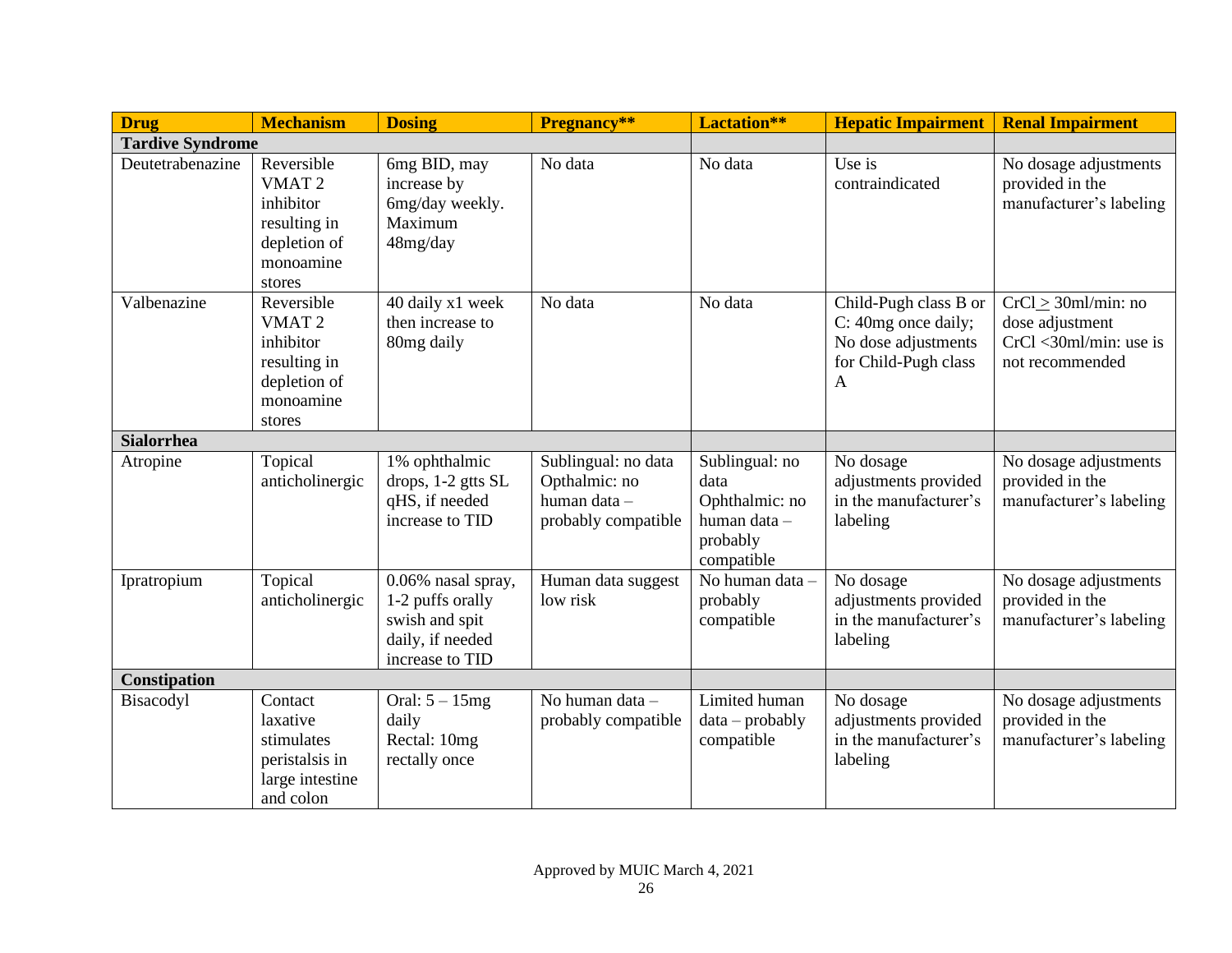| <b>Drug</b>                      | <b>Mechanism</b>                                                                                        | <b>Dosing</b>                                                                                               | Pregnancy**                                                                                                                                 | Lactation**                                                                                                                                                                                                      | <b>Hepatic Impairment</b>                                                                                                                                                                                                          | <b>Renal Impairment</b>                                                                                                                                                                                                                                          |
|----------------------------------|---------------------------------------------------------------------------------------------------------|-------------------------------------------------------------------------------------------------------------|---------------------------------------------------------------------------------------------------------------------------------------------|------------------------------------------------------------------------------------------------------------------------------------------------------------------------------------------------------------------|------------------------------------------------------------------------------------------------------------------------------------------------------------------------------------------------------------------------------------|------------------------------------------------------------------------------------------------------------------------------------------------------------------------------------------------------------------------------------------------------------------|
| Docusate                         | Stool softener                                                                                          | $100 - 300$ mg daily<br>in once a day or<br>divided doses.<br>Maximum dose<br>300mg/day.                    | Compatible                                                                                                                                  | Compatible                                                                                                                                                                                                       | No dosage<br>adjustments provided<br>in the manufacturer's<br>labeling                                                                                                                                                             | No dosage adjustments<br>provided in the<br>manufacturer's labeling                                                                                                                                                                                              |
| Lactulose                        | <b>Increases</b><br>osmotic<br>pressure and<br>acidification to<br>cause water<br>retention in<br>stool | $10 - 20g$ daily x1-2<br>days then may<br>increase to 40g<br>daily                                          | No human data -<br>probably compatible                                                                                                      | No human data -<br>probably<br>compatible                                                                                                                                                                        | No dosage<br>adjustments provided<br>in the manufacturer's<br>labeling                                                                                                                                                             | No dosage adjustments<br>provided in the<br>manufacturer's labeling                                                                                                                                                                                              |
| Polyethylene<br>glycol 3350      | Osmotic<br>laxative to<br>cause retention<br>of water in<br>stool                                       | 17g daily                                                                                                   | Compatible                                                                                                                                  | No human data -<br>probably<br>compatible                                                                                                                                                                        | No dosage<br>adjustments provided<br>in the manufacturer's<br>labeling                                                                                                                                                             | No dosage adjustments<br>provided in the<br>manufacturer's labeling                                                                                                                                                                                              |
| Senna                            | Stimulant<br>laxative                                                                                   | 17.2mg daily.<br>Maximum 34.4mg<br><b>BID</b>                                                               | Compatible                                                                                                                                  | Compatible                                                                                                                                                                                                       | No dosage<br>adjustments provided<br>in the manufacturer's<br>labeling                                                                                                                                                             | No dosage adjustments<br>provided in the<br>manufacturer's labeling                                                                                                                                                                                              |
| <b>Metabolic Sequelae</b>        |                                                                                                         |                                                                                                             |                                                                                                                                             |                                                                                                                                                                                                                  |                                                                                                                                                                                                                                    |                                                                                                                                                                                                                                                                  |
| Hyperglycemia (HbA1c $\geq$ 5.7) |                                                                                                         |                                                                                                             |                                                                                                                                             |                                                                                                                                                                                                                  |                                                                                                                                                                                                                                    |                                                                                                                                                                                                                                                                  |
| Metformin                        | Reduces<br>hepatic glucose<br>production                                                                | Initial 500 mg PO<br>daily with meals.<br>May increase to<br>500 mg PO BID<br>with meals after<br>one week. | Human data shows<br>likely compatible,<br>may require dose<br>adjustment given<br>potential for<br>increased clearance<br>during pregnancy* | Human data<br>shows low levels<br>of metformin in<br>breastmilk; one<br>large prospective<br>study found no<br>adverse effects<br>in breastfeed<br>infants. Overall<br>likely<br>compatible, use<br>with caution | Avoid use (per<br>manufacturer's<br>labeling) given<br>hepatic impairment<br>may increase risk of<br>developing lactic<br>acidosis (seek<br>consultation if<br>considering use with<br>hepatic impairment,<br>including cirrhosis) | $-eGFR \ge 60$ ml/min: no<br>dosage adjustment,<br>monitor Cr annually<br>-eGFR 46-59 ml/min:<br>no adjustment, monitor<br>Cr every 6 months<br>-eGFR 30-45 ml/min:<br>use is not<br>recommended (see<br>expert guidance for use<br>with close Cr<br>monitoring) |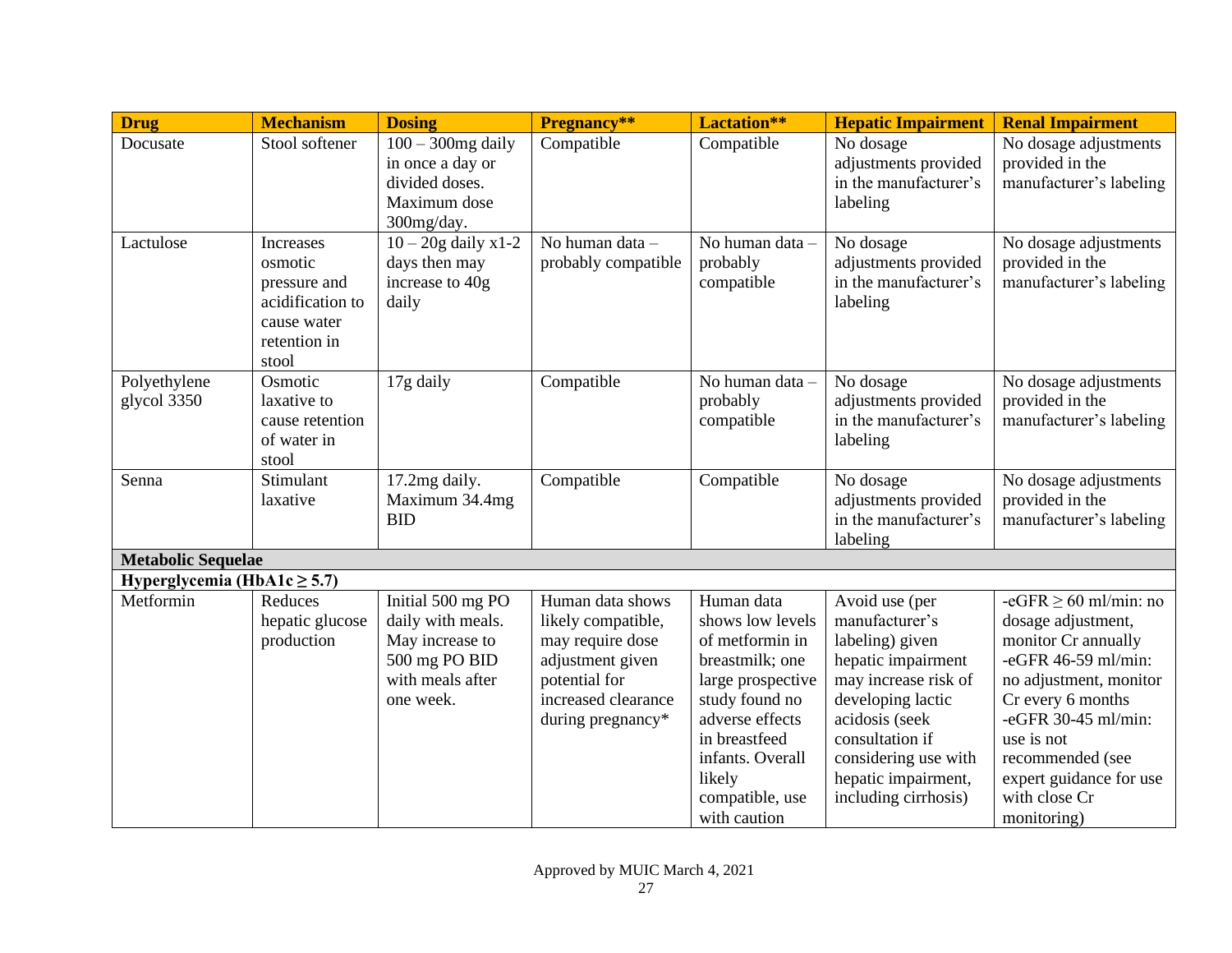| <b>Drug</b>                                               | <b>Mechanism</b>                  | <b>Dosing</b>                                                                                                                                                                                        | Pregnancy**                                                                                                                                                                                               | Lactation**                                                                                                                               | <b>Hepatic Impairment</b>                                                                                                                                                                                             | <b>Renal Impairment</b>                        |
|-----------------------------------------------------------|-----------------------------------|------------------------------------------------------------------------------------------------------------------------------------------------------------------------------------------------------|-----------------------------------------------------------------------------------------------------------------------------------------------------------------------------------------------------------|-------------------------------------------------------------------------------------------------------------------------------------------|-----------------------------------------------------------------------------------------------------------------------------------------------------------------------------------------------------------------------|------------------------------------------------|
|                                                           |                                   |                                                                                                                                                                                                      |                                                                                                                                                                                                           | while nursing<br>newborn and                                                                                                              |                                                                                                                                                                                                                       | -eGFR $\langle 30$ : use is<br>contraindicated |
|                                                           |                                   |                                                                                                                                                                                                      |                                                                                                                                                                                                           | premature                                                                                                                                 |                                                                                                                                                                                                                       |                                                |
|                                                           |                                   |                                                                                                                                                                                                      |                                                                                                                                                                                                           | infants and those                                                                                                                         |                                                                                                                                                                                                                       |                                                |
|                                                           |                                   |                                                                                                                                                                                                      |                                                                                                                                                                                                           | with renal                                                                                                                                |                                                                                                                                                                                                                       |                                                |
|                                                           |                                   |                                                                                                                                                                                                      |                                                                                                                                                                                                           | impairment*                                                                                                                               |                                                                                                                                                                                                                       |                                                |
| Elevated blood pressure (SBP $\geq$ 140 or DBP $\geq$ 90) |                                   |                                                                                                                                                                                                      |                                                                                                                                                                                                           |                                                                                                                                           |                                                                                                                                                                                                                       |                                                |
| Amlodipine                                                | Calcium<br>channel<br>blocker     | Initial 5 mg PO<br>daily. May increase<br>to 10 mg PO daily<br>if BP continues to<br>be elevated above<br>140/90.                                                                                    | Amlodipine crosses<br>the placenta.<br>Calcium channel<br>blockers may be<br>used to treat<br>hypertension in<br>pregnant women;<br>however, agents<br>other than<br>amlodipine are more<br>commonly used | Amlodipine is<br>present in<br>breastmilk at<br>acceptable<br>levels. Adverse<br>events were not<br>observed in the<br>breastfed infants. | Titrate slowly in<br>patients with severe<br>hepatic impairment;<br>consider lower initial<br>dose for hypertension<br>$(i$ nitial 2.5 mg)                                                                            | No dosage adjustment<br>necessary              |
| Dyslipidemia (e.g., $LDL \ge 190$ )                       |                                   |                                                                                                                                                                                                      |                                                                                                                                                                                                           |                                                                                                                                           |                                                                                                                                                                                                                       |                                                |
| Atorvastatin                                              | HMG-CoA<br>reductase<br>inhibitor | Recommend<br>starting dose of 20<br>mg daily.<br>Initial dose depends<br>on baseline LDL<br>and risk factors.<br>Moderate-intensity:<br>10-20 mg PO daily.<br>High intensity: 40-<br>80 mg PO daily. | Contraindicated                                                                                                                                                                                           | Contraindicated                                                                                                                           | AST and ALT should<br>be less than 3 times<br>the upper limit of<br>normal.<br>Contraindicated in<br>active liver disease or<br>in patients with<br>unexplained<br>persistent elevations<br>of serum<br>transaminases | No dosage adjustment<br>necessary              |

\*This table contains off-label uses of medications

\*\*Data from Briggs Drug in Pregnancy and Lactation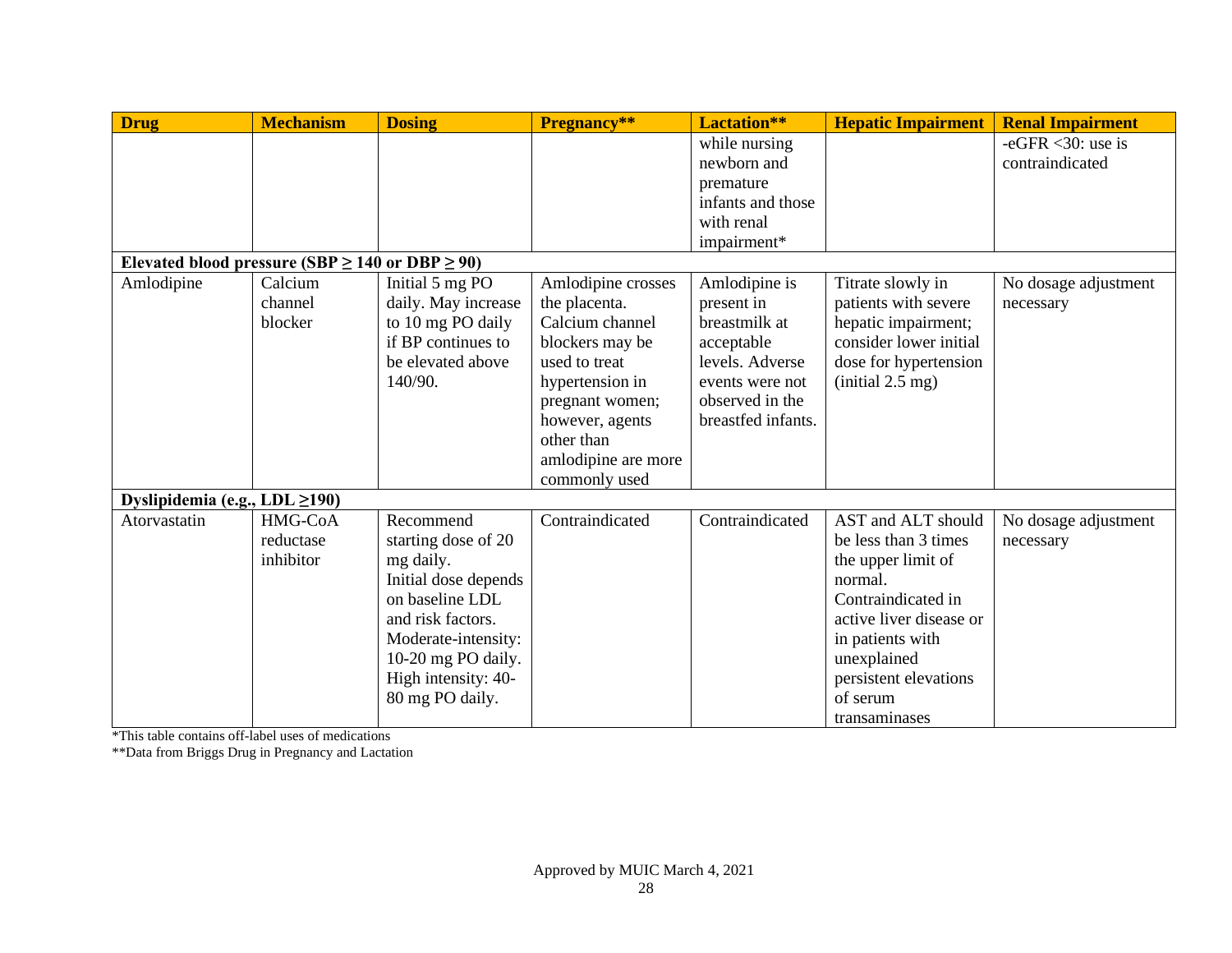# **APPENDIX 3: CLOZAPINE MONITORING AND MANAGEMENT\***

| <b>ANC</b> level                                                                                                                                                                                                               | <b>Treatment Recommendation</b>                                                                                                                                                                                                                                                                                                                                      | <b>ANC Monitoring</b>                                                                                                                                                                                                                                                                             |
|--------------------------------------------------------------------------------------------------------------------------------------------------------------------------------------------------------------------------------|----------------------------------------------------------------------------------------------------------------------------------------------------------------------------------------------------------------------------------------------------------------------------------------------------------------------------------------------------------------------|---------------------------------------------------------------------------------------------------------------------------------------------------------------------------------------------------------------------------------------------------------------------------------------------------|
| <b>Normal Range for a New Patient</b><br>- General Population (ANC> $1500/\mu L$ )<br><b>BEN</b> Population<br>-BEN Population (ANC> $1000/\mu L$ )<br>-Obtain at least two baseline ANC<br>levels before initiating treatment | -Initiate treatment<br>-If treatment interrupted:<br>$-$ <30 days, continue monitoring as<br>before<br>$ \geq$ 30 days, monitor as new patient<br>-Discontinuation for reasons other<br>than neutropenia                                                                                                                                                             | -Weekly from initiation to 6 months<br>-Every 2 weeks from 6 to 12 months<br>-Monthly after 12 months<br>- See Section 2.4 of the full Prescribing<br>Information                                                                                                                                 |
| Mild Neutropenia (1000 to $1499/\mu L$ )*                                                                                                                                                                                      | <b>General Population</b><br>- Continue treatment                                                                                                                                                                                                                                                                                                                    | <b>General Population</b><br>-Three times weekly until $ANC \ge 1500/\mu L$<br>-Once ANC $\geq$ 1500/ $\mu$ L, return to patient's last<br>"Normal Range" ANC monitoring interval**                                                                                                               |
|                                                                                                                                                                                                                                | <b>BEN</b> Population<br>- Mild neutropenia is normal range for<br>BEN population, continue treatment<br>-Obtain at least two baseline ANC<br>levels before initiating treatment<br>-If treatment interrupted:<br>- <30 days, continue monitoring as<br>before<br>$ \geq$ 30 days, monitor as new patient<br>- Discontinuation for reasons other<br>than neutropenia | <b>BEN</b> Population<br>-Weekly from initiation to 6 months<br>-Every 2 weeks from 6 to 12 months<br>-Monthly after 12 months<br>- See Section 2.4 of the full Prescribing<br>Information                                                                                                        |
| Moderate Neutropenia (500-999/µL)*                                                                                                                                                                                             | <b>General Population</b><br>- Recommend hematology<br>consultation<br>-Interrupt treatment for suspected<br>clozapine induced neutropenia<br>-Resume treatment once ANC<br>normalizes to $\geq$ 1000/µL                                                                                                                                                             | <b>General Population</b><br>- Daily until ANC $\geq 1000/\mu L$ , then<br>-Three times weekly until ANC>1500/µL<br>-Once $\text{ANC}_{\geq} 1500/\mu\text{L}$ , check ANC weekly for<br>4 weeks, then return to patient's last "normal<br>range" ANC monitoring interval**                       |
|                                                                                                                                                                                                                                | <b>BEN</b> Population<br>- Recommend hematology<br>consultation<br>- Continue treatment                                                                                                                                                                                                                                                                              | <b>BEN</b> Population<br>-Three times weekly until ANC $\geq$ 1000/ $\mu$ L or ><br>patient's known baseline<br>-Once ANC $\geq 1000/\mu L$ or patient's known<br>baseline, then check ANC weekly for 4 weeks,<br>then return to patient's last "normal range"<br>ANC monitoring interval**       |
| <b>Severe Neutropenia</b><br>(less than $500/\mu L$ )*                                                                                                                                                                         | <b>General Population and BEN</b><br><b>Population</b><br>-Recommend hematology consultation<br>-Interrupt treatment for suspected<br>clozapine induced neutropenia<br>-Do not rechallenge unless prescriber                                                                                                                                                         | <b>General Population</b><br>-Daily until ANC> 1000/µL<br>-Three times weekly until ANC $\geq$ 1500/ $\mu$ L<br>-If patient rechallenged, resume treatment as a<br>new patient under "Normal Range" monitoring<br>once $\text{ANC} \geq 1500/\mu\text{L}$                                         |
|                                                                                                                                                                                                                                | determines benefits outweigh risks                                                                                                                                                                                                                                                                                                                                   | <b>BEN</b> Population<br>-Daily until ANC> 500/µL<br>-Three times weekly until $ANC \geq patient's$<br>established baseline<br>-If patient rechallenged, resume treatment as a<br>new patient under "Normal Range" monitoring<br>once $\text{ANC} \geq 1000/\mu\text{L}$ or at patient's baseline |

\* Confirm all initial reports of ANC < 1500/µL (< 1000/µL for BEN patients) with a repeat ANC measurement within 24 hours

\*\* If clinically appropriate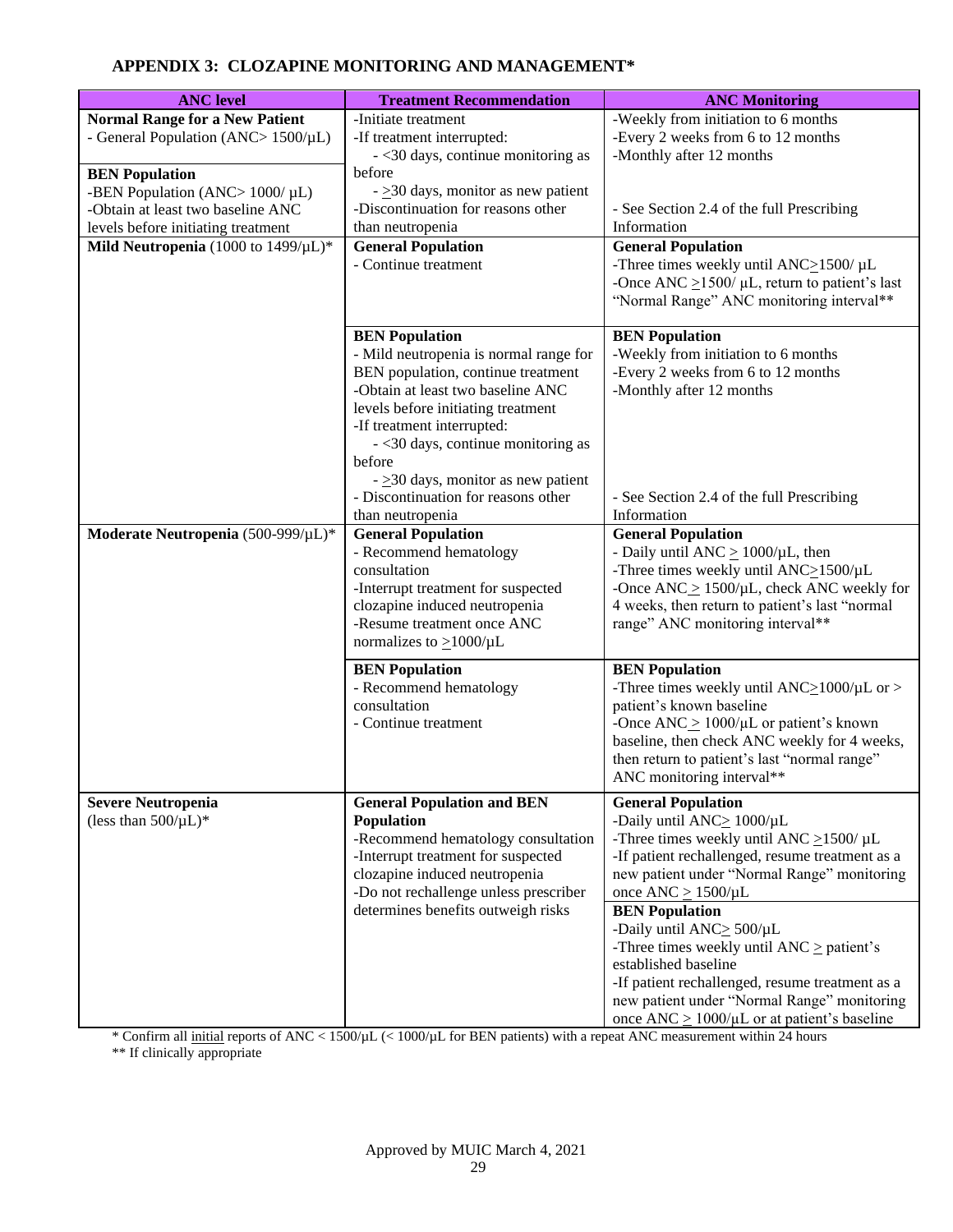## **APPENDIX 4: METABOLIC MONITORING**

The 2004 Consensus Development Conference on Antipsychotic Drugs and Obesity and Diabetes and 2020 APA Practice Guidelines for the Treatment of Patients with Schizophrenia recommends baseline and routine monitoring as follows:

|                                      | <b>Baseline</b> | <b>4 Weeks</b> | <b>8 Weeks</b> | 12 Weeks | <b>Quarterly</b> | <b>Annually</b> |
|--------------------------------------|-----------------|----------------|----------------|----------|------------------|-----------------|
|                                      |                 |                |                |          |                  |                 |
| Personal/Family<br>history           | $\mathcal{L}$   |                |                |          |                  |                 |
| Weight/BMI                           | $\mathcal{L}$   |                |                |          |                  |                 |
| Waist<br>Circumference               | $\mathcal{N}$   |                |                |          |                  |                 |
| <b>Blood Pressure</b>                | $\mathcal{L}$   |                |                |          |                  | $\mathcal{L}$   |
| <b>Fasting Glucose</b><br>or HbG A1C | $\mathcal{N}$   |                |                |          |                  |                 |
| <b>Fasting Lipids</b>                | $\sqrt{ }$      |                |                | ٦        |                  | $\mathcal{L}$   |

2020 APA Schizophrenia Practice Guidelines recommend annual lipid monitoring.

The 2005 American Heart Association/National Heart, Lung, and Blood Institute Scientific Statement on the Diagnosis and Management of the Metabolic Syndrome defines the diagnosis of metabolic syndrome meeting  $\geq$ 3 of the following 5 categories:

| <b>Category</b>       | <b>Categorical Cut-points</b> |
|-----------------------|-------------------------------|
|                       |                               |
| Waist                 | Men: $\geq 40$ in (102 cm)    |
| Circumference         | Women: $\geq$ 35 in (88 cm)   |
| <b>Blood</b>          | Systolic: $\geq$ 130 mm Hg    |
| Pressure*             | <b>OR</b>                     |
|                       | Diastolic: $\geq 85$ mm Hg    |
| <b>Fasting Plasma</b> | $\geq$ 100 mg/dL              |
| Glucose*              |                               |
| Triglycerides*        | $>150$ mg/dL                  |
| <b>HDL</b>            | Men: $<$ 40 mg/dL             |
|                       | Women: $<$ 50 mg/dL           |

\* Also positive if measurement in normal range and receiving treatment for that indication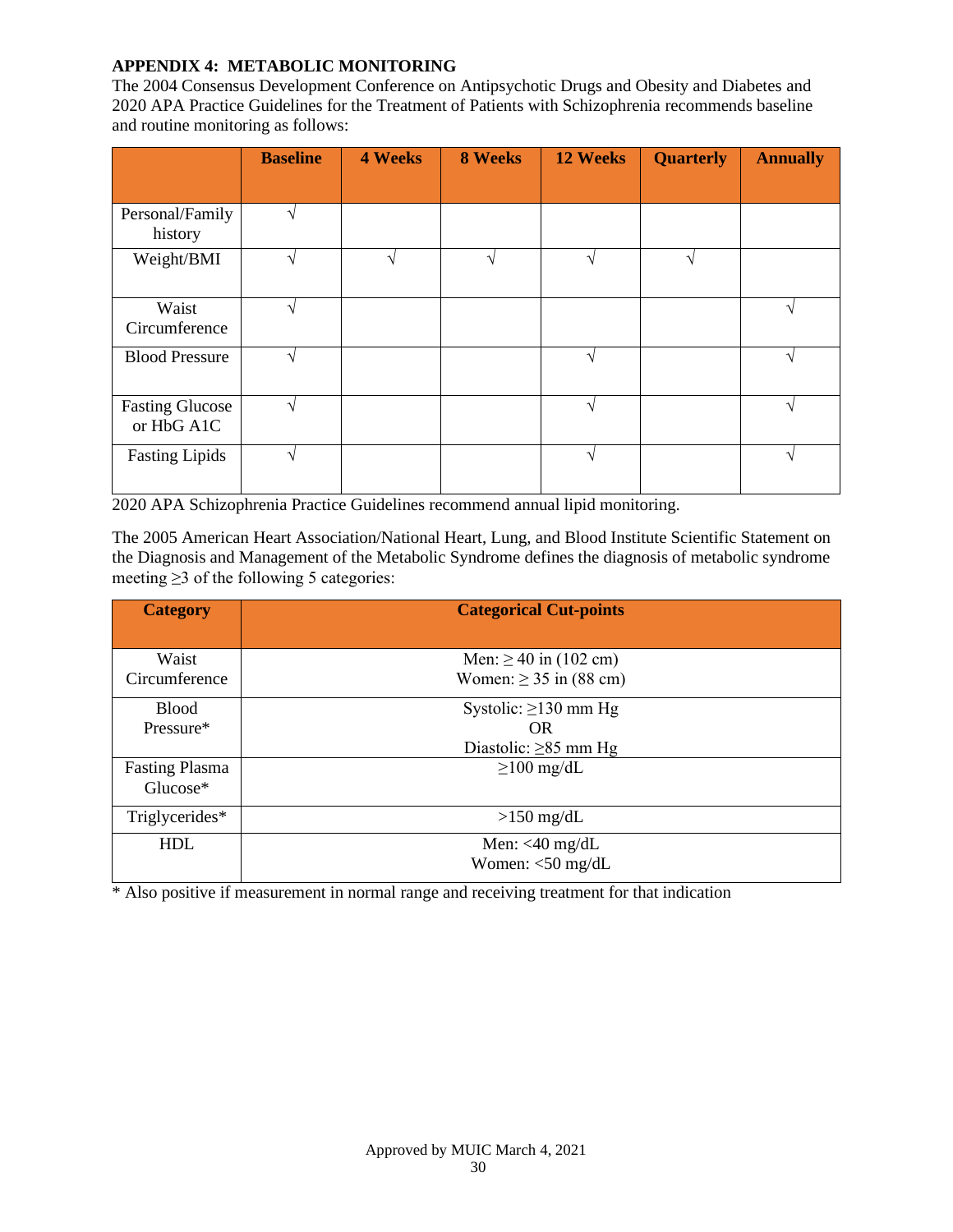### **APPENDIX 5: USE OF SGAS IN BIPOLAR DISORDER**

SGAs are effective for the treatment of acute mania and mixed mood states in bipolar I disorder. They are frequently prescribed in the maintenance phase to prevent the recurrence of mania or hypomania. Fewer SGAs have an FDA indication for treatment of the depressed phase of bipolar disorder. Table 10 provides information on which SGAs are FDA approved for each phase of bipolar I disorder in both adults and children. Refer to the BHS Safer Prescribing of Mood Stabilizer Medication Guideline for more information about the treatment of bipolar disorder.

|                       | <b>Mania and Mixed</b><br><b>Episodes</b> |                     | <b>Depressive Episodes</b> |                   | <b>Maintenance Therapy</b>              |                 |
|-----------------------|-------------------------------------------|---------------------|----------------------------|-------------------|-----------------------------------------|-----------------|
| <b>Medication</b>     | <b>Adults</b>                             | <b>Children</b>     | <b>Adults</b>              | <b>Children</b>   | <b>Adults</b>                           | <b>Children</b> |
| Aripiprazole          | ✓                                         | $\checkmark$ 1      |                            |                   | ✓                                       |                 |
| Asenapine             | $\checkmark$                              | $\checkmark$ 1      |                            |                   | $\checkmark$                            |                 |
| Brexpiprazole         |                                           |                     |                            |                   |                                         |                 |
| Cariprazine           | ✓                                         |                     | ✓                          |                   |                                         |                 |
| Clozapine             |                                           |                     |                            |                   |                                         |                 |
| Iloperidone           |                                           |                     |                            |                   |                                         |                 |
| Lumateperone          |                                           |                     |                            |                   |                                         |                 |
| Lurasidone            |                                           |                     |                            | ✓<br>$\mathbf{1}$ |                                         |                 |
| Olanzapine            | ✓                                         | $\overline{2}$<br>✓ |                            |                   | ✓                                       |                 |
| Olanzapine/fluoxetine |                                           |                     |                            |                   |                                         |                 |
| Paliperidone          |                                           |                     |                            |                   |                                         |                 |
| Pimavanserin          |                                           |                     |                            |                   |                                         |                 |
| Quetiapine            | $\overline{4}$<br>✓                       | 1 <sup>4</sup>      | ✓                          |                   | $\checkmark$<br>$\overline{\mathbf{3}}$ |                 |
| Quetiapine ER         | ✓                                         | 1 <sup>4</sup>      |                            |                   | $\checkmark$<br>$\overline{\mathbf{3}}$ |                 |
| Risperidone           | $\checkmark$                              | ✓<br>$\blacksquare$ |                            |                   |                                         |                 |
| Ziprasidone<br>-----  | ✓                                         |                     |                            |                   | $\checkmark$<br>3                       |                 |

# **TABLE 10: SGA INDICATIONS IN BIPOLAR I DISORDER**

<sup>1</sup> Children ages 10 to 17 years

² Adolescents ages 13 to 17 years

<sup>3</sup> For adjunctive therapy with lithium or valproate

<sup>4</sup> Indicated in mania only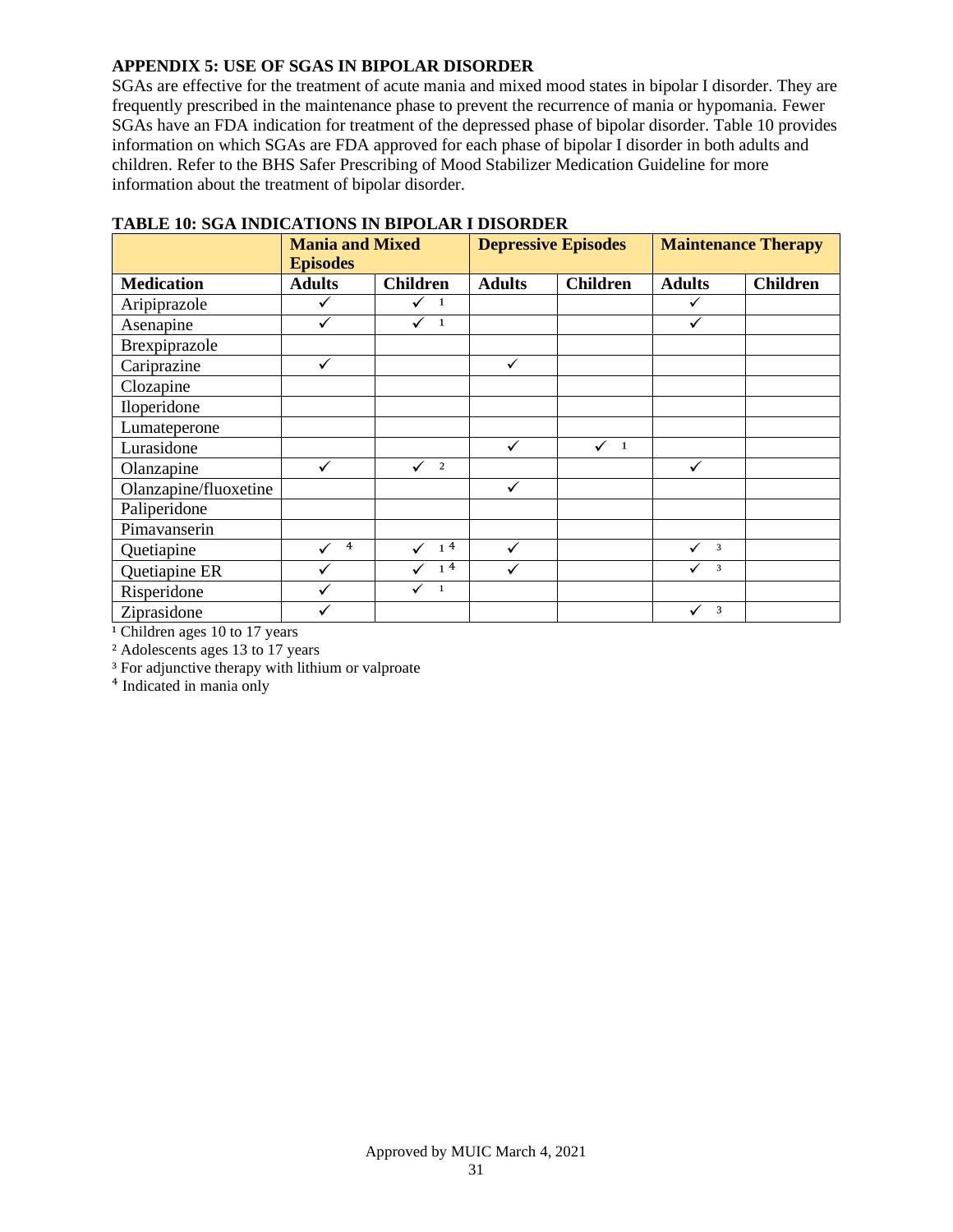### **REFERENCES AND FURTHER READING**

## **Antipsychotic Prescribing Guidelines**

National Institute for Health and Care Excellence (NICE). (2015). Antipsychotics in people with dementia. Available at: https://www.nice.org.uk/advice/ktt7/resources/antipsychotics-in-people-withdementia-pdf-1632175200709.

National Institute for Health and Care Excellence (NICE). (2014). Psychosis and schizophrenia in adults: treatment and management. Available at: guidance.nice.org.uk/cg178

Volkmar F, Siegel M, Woodbury-Smith M, et al. (2014). Practice parameter for the assessment and treatment of children and adolescents with autism spectrum disorder. J Am Acad Child Adolesc Psychiatry. Feb;53(2):237-257.

McClellan J, Stock S, American Academy of Child and Adolescent Psychiatry (AACAP) Committee on Quality Issues (CQI). (2013). Practice parameters for the use of atypical antipsychotics medications in children and adolescents. J Am Acad Child Adolesc Psychiatry. Sep;52(9):976-90.

National Institute for Health and Care Excellence (NICE). (2013). Psychosis and schizophrenia in children and young people: recognition and management. Available at: guidance.nice.org.uk/cg155

Pilling S, Baron-Cohen S, Megnin-Viggars O, et al. (2012). Recognition, referral, diagnosis, and management of adults with autism: summary of NICE guidance. BMJ. Jun;344:e4082:1-4.

Keepers GA, Fochtmann LJ, Anzia JM, et al. The american psychiatric association practice guideline for the treatment of patients with schizophrenia. AJP. 2020;177(9):868-872.

Moore TA, Buchanan RW, Buckley PF, et al. (2007) The Texas Medication Algorithm Project antipsychotic algorithm for schizophrenia: 2006 update. J Clin Psychiatry. Nov;68(1):1751-62.

Suppes T, Dennehy EB, Hirschfeld RM, et al. (2005). The Texas implementation of medication algorithms: update to the algorithms for treatment of bipolar I disorder. J Clin Psychiatry. Jul;66(7):870- 86.

# **BHS Medication Guidelines**

SFHN BHS Safer prescribing of mood stabilizer medication guideline. January 2018. Available at: https://www.sfdph.org/dph/files/CBHSdocs/610054-3764-Safer-Use-of-Mood-Stabilizers-Guideline.pdf

SFHN BHS Safer prescribing of antidepressant medication guideline. March 2017. Available at: https://www.sfdph.org/dph/files/CBHSdocs/SaferPrescribingAntidepressantsGuidelines.pdf

SFHN BHS Blood pressure guidelines for behavioral health adults. August 2015. Available at: https://www.sfdph.org/dph/files/CBHSdocs/BHS-BP-Guidelines.pdf

SFHN BHS Safer use of psychotropic medications in children and adolescents. March 2016. Available at: https://www.sfdph.org/dph/files/CBHSdocs/Psychotropic-Medications-Guideline.pdf

### **Clozapine**

Sherwood, M, Thornton, A E, & Honer, W G.  $(2012)$ . A quantitative review of the profile and time course of symptom change in schizophrenia treated with clozapine. Journal of Psychopharmacology. 26(9), 1175-84.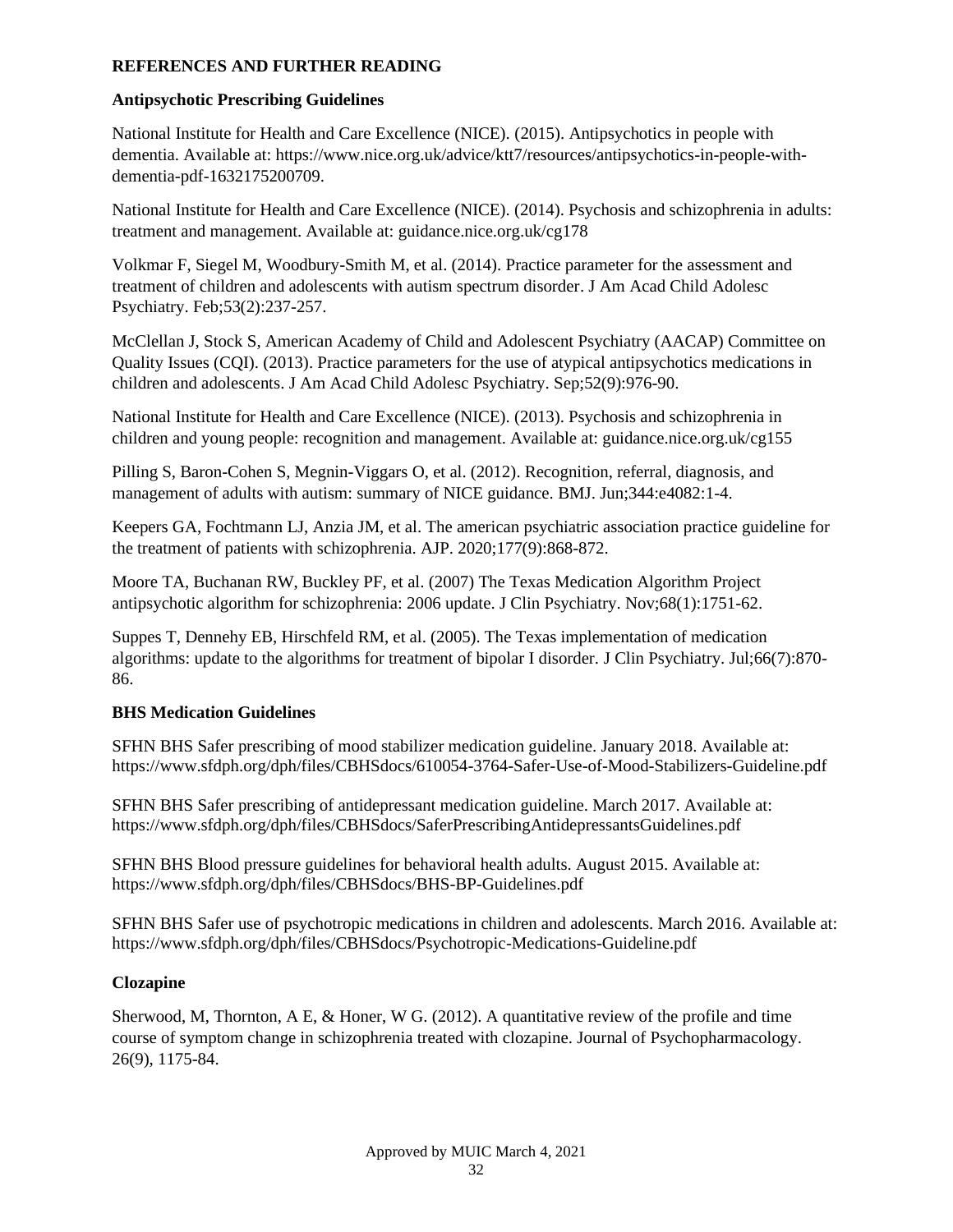Buchanan, R W, Kreyenbuhl, J, Kelly, D L, et al. (2010). The 2009 schizophrenia PORT psychopharmacological treatment recommendations and summary statements. Schizophrenia Bulletin. 36(1), 71-93.

Lundblad, W, Azzam, P N, Gopalan, P, et al. (2015). Medical management of patients on clozapine: A guide for internists. Journal of hospital medicine*.* Mar 23 [Epub ahead of print].

Clozaril (package insert) East Hanover, New Jersey: Novartis Pharmaceuticals Corporation 2014.

### **Older Adults**

Lyketsos CG, Carrillo MC, Ryan JM, et al. (2011). Neuropsychiatric symptoms in Alzheimer's disease. Alzheimer's & Dementia : The Journal of the Alzheimer's Association. *7*(5):532–539.

Azermai M. (2015). Dealing with behavioral and psychological symptoms of dementia: a general overview. Psychology Research and Behavior Management. 8:181–185.

Alexander GC, Gallagher SA, Mascola A, et al. (2011). Increasing off-label use of antipsychotic medications in the United States 1995-2008. Pharmacoepidemiology and Drug Safety. 20(2):177–184.

Kales HC, Gitlin LN, Lyketsos CG. (2014). Management of neuropsychiatric symptoms of dementia in clinical setting: Recommendations from a multidisciplinary expert panel. J Am Geriatr Soc. 62:762-769.

Steinberg M, Lyketsos CG. (2012). Atypical antipsychotic use in patients with dementia: managing safety concerns. The American Journal of Psychiatry. 169(9):900–906.

American Geriatrics Society 2015 Updated Beers Criteria for potentially inappropriate medication use in older adults. (2015). J Am Geriatr Soc 63:2227–2246, 2015.

### **Pregnancy and Lactation**

Babu GN, Desai G, Chandra PS. Antipsychotics in pregnancy and lactation. Indian J Psychiatry. 2015;57(Suppl 2):S303-S307. doi:10.4103/0019-5545.161497

Damkier P, Videbech P. The safety of second generation antipsychotics during pregnancy: a clinically focused review. CNS Drugs. 2018 Apr;32(4):351-366. doi:10.1007/s40263-018-0517-5. PMID: 29637530.

Massachusetts General Hospital: Center for Women's Mental Health. (2018). Psychiatric disorders during pregnancy. Available at: https://womensmentalhealth.org/specialty-clinics/psychiatric-disordersduringpregnancy/.

FDA Drug Safety Communication: Antipsychotic drug labels updated on use during pregnancy and risk of abnormal muscle movements and withdrawal symptoms in newborns. (2011). Available at: https://www.fda.gov/Drugs/DrugSafety/ucm243903.htm.

Drug and Lactation Database (LactMed). Updated monthly. Available at: https://www.toxnet.nlm.nih.gov/newtoxnet/lactmed.htm.

### **Side Effect Monitoring and Management**

Aquino CCH, Lang AE. (2014). Tardive dyskinesia syndromes: current concepts. Parkinsonism Relat Disord. Jan; Suppl : S113-7.

Hazari N, Kate N, Grover S. (2013). Clozapine and tardive movement disorders: a review. Asian Journal of Psychiatry. 6:439-451.